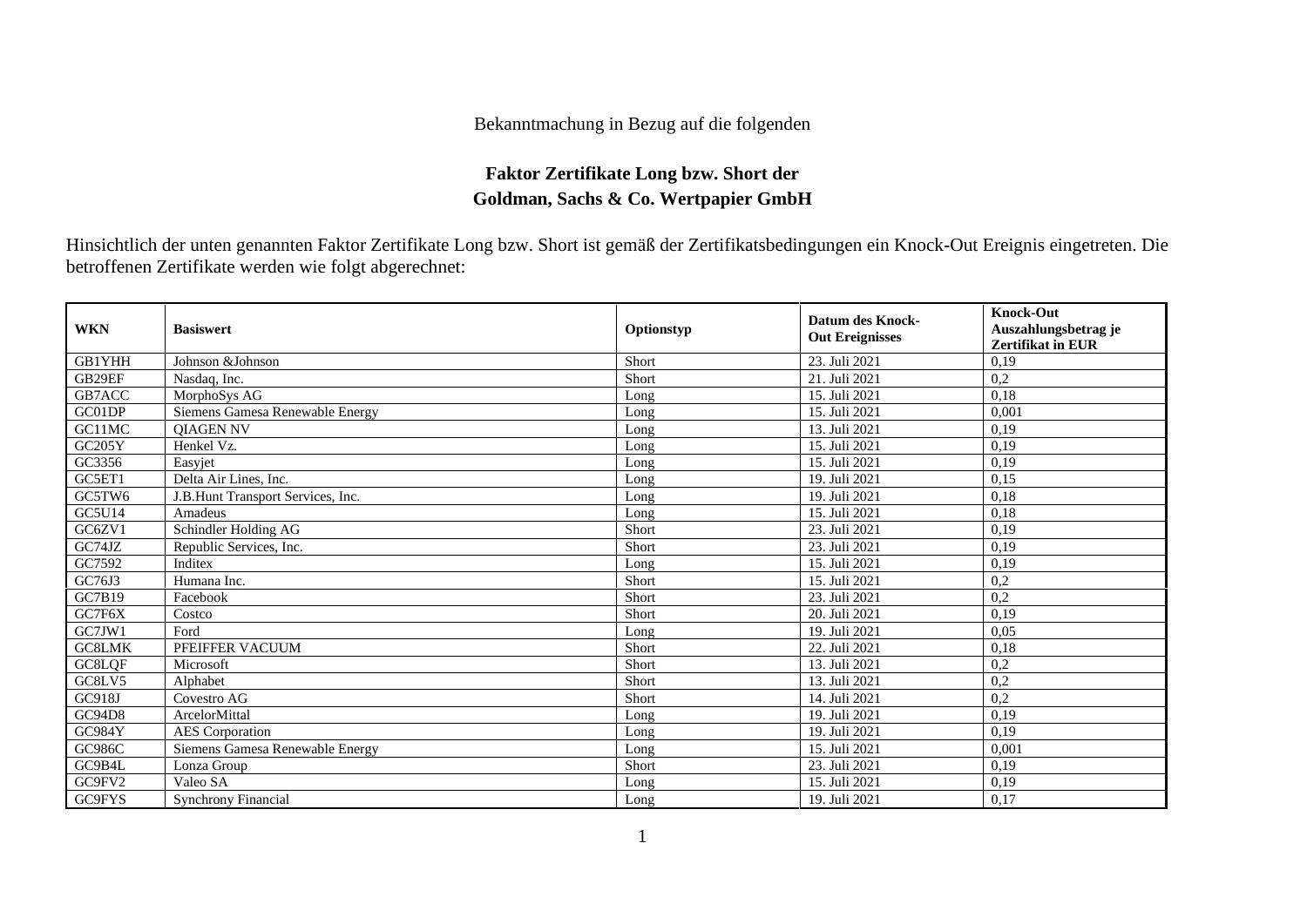| <b>WKN</b>    | <b>Basiswert</b>                                 | Optionstyp | <b>Datum des Knock-</b><br><b>Out Ereignisses</b> | <b>Knock-Out</b><br>Auszahlungsbetrag je<br><b>Zertifikat in EUR</b> |
|---------------|--------------------------------------------------|------------|---------------------------------------------------|----------------------------------------------------------------------|
| GC9JSP        | Wacker Chemie                                    | Long       | 16. Juli 2021                                     | 0,19                                                                 |
| <b>GC9TBH</b> | Trip.com Group Limited                           | Long       | 23. Juli 2021                                     | 0,19                                                                 |
| GC9W4G        | McDonald's                                       | Short      | 23. Juli 2021                                     | 0,19                                                                 |
| GC9W4J        | McDonald's                                       | Short      | 22. Juli 2021                                     | 0,19                                                                 |
| GF00JJ        | <b>Brown-Forman Corporation</b>                  | Long       | 22. Juli 2021                                     | 0,19                                                                 |
| <b>GFOMBB</b> | Procter & Gamble                                 | Short      | 16. Juli 2021                                     | $\overline{0.2}$                                                     |
| <b>GFOPPA</b> | Vivendi                                          | Long       | 19. Juli 2021                                     | 0,19                                                                 |
| GF0PR4        | <b>Waters Corporation</b>                        | Short      | 23. Juli 2021                                     | 0,19                                                                 |
| <b>GF0THN</b> | Macy's, Inc.                                     | Long       | 16. Juli 2021                                     | 0,17                                                                 |
| GF11JN        | Deutsche Bank                                    | Long       | 19. Juli 2021                                     | 0,16                                                                 |
| GF11NH        | Tapestry, Inc.                                   | Long       | 19. Juli 2021                                     | 0,17                                                                 |
| GF13FE        | Software                                         | Short      | 14. Juli 2021                                     | 0,18                                                                 |
| GF13H4        | Schlumberger                                     | Long       | 16. Juli 2021                                     | 0,17                                                                 |
| <b>GF155B</b> | Silver                                           | Long       | 19. Juli 2021                                     | 0,2                                                                  |
| GF1EN0        | Telefonica                                       | Long       | 19. Juli 2021                                     | 0,15                                                                 |
| <b>GF1JMN</b> | Nemetschek                                       | Short      | 13. Juli 2021                                     | 0,17                                                                 |
| GF1JS8        | Deutsche Telekom                                 | Short      | 12. Juli 2021                                     | 0,19                                                                 |
| GF1QC4        | Colgate-Palmolive                                | Short      | 16. Juli 2021                                     | 0,18                                                                 |
| <b>GF1TXG</b> | Aegon                                            | Long       | 19. Juli 2021                                     | 0,19                                                                 |
| GF1VLE        | Eckert & Ziegler Strahlen- und Medizintechnik AG | Short      | 16. Juli 2021                                     | 0,2                                                                  |
| <b>GF1VMN</b> | Wolters Kluwer                                   | Short      | 20. Juli 2021                                     | 0,19                                                                 |
| <b>GF1VTG</b> | Ericsson                                         | Long       | 19. Juli 2021                                     | 0.19                                                                 |
| GF1Z3P        | Henkel Vz.                                       | Long       | 19. Juli 2021                                     | 0,16                                                                 |
| GF22QS        | O'Reilly Automotive Inc                          | Short      | 14. Juli 2021                                     | 0,2                                                                  |
| <b>GF2HKA</b> | Kone OYJ â€"B                                    | Short      | 20. Juli 2021                                     | 0,2                                                                  |
| GF2HLE        | <b>Walt Disney</b>                               | Long       | 19. Juli 2021                                     | 0,19                                                                 |
| GF2PYP        | <b>Union Pacific</b>                             | Long       | 19. Juli 2021                                     | 0,14                                                                 |
| GF2UJK        | Coca Cola                                        | Short      | 14. Juli 2021                                     | 0,17                                                                 |
| GF2UMW        | Schindler Holding AG                             | Short      | 12. Juli 2021                                     | 0,2                                                                  |
| GF3ACZ        | United Internet                                  | Long       | 19. Juli 2021                                     | 0,18                                                                 |
| GF3QQG        | Safran                                           | Long       | 19. Juli 2021                                     | 0,15                                                                 |
| GF3QRE        | Lululemon Athletica Inc.                         | Short      | 20. Juli 2021                                     | 0,19                                                                 |
| GF3QSY        | <b>Incyte Corporation</b>                        | Long       | 14. Juli 2021                                     | 0,19                                                                 |
| GF3QUS        | Walgreens BootsAlliance, Inc.                    | Long       | 16. Juli 2021                                     | 0,2                                                                  |
| GF3T7R        | <b>Siemens</b>                                   | Long       | 19. Juli 2021                                     | 0,16                                                                 |
| GF3V6D        | Delta Air Lines, Inc.                            | Long       | 13. Juli 2021                                     | 0,19                                                                 |
| GF3V6V        | Fielmann                                         | Short      | 22. Juli 2021                                     | 0,2                                                                  |
| GF3VAG        | Chevron                                          | Long       | 19. Juli 2021                                     | 0,19                                                                 |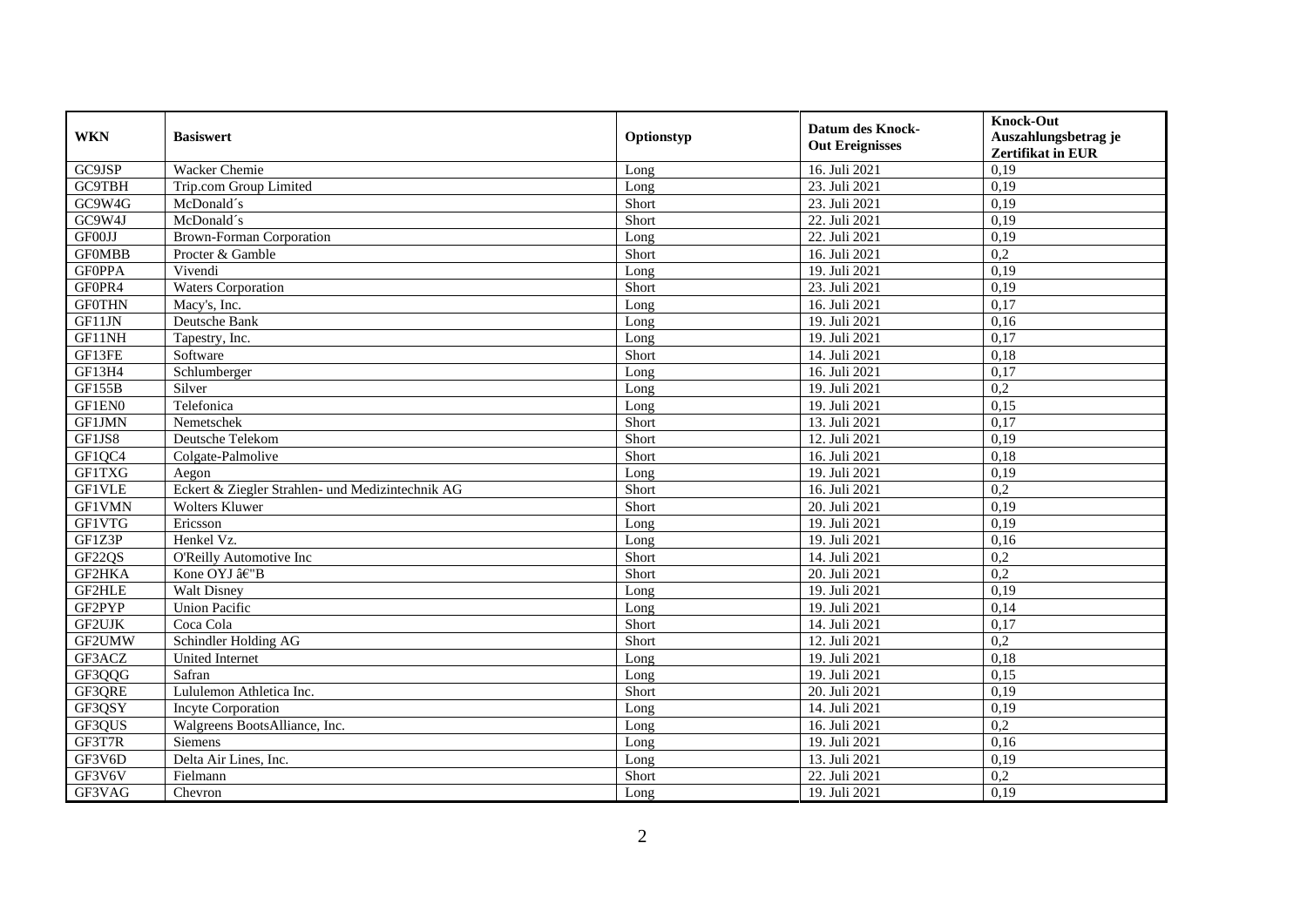| <b>WKN</b>    | <b>Basiswert</b>                | Optionstyp | <b>Datum des Knock-</b><br><b>Out Ereignisses</b> | <b>Knock-Out</b><br>Auszahlungsbetrag je<br><b>Zertifikat in EUR</b> |
|---------------|---------------------------------|------------|---------------------------------------------------|----------------------------------------------------------------------|
| GF3ZWL        | Straumann Holding AG            | Short      | 19. Juli 2021                                     | 0,2                                                                  |
| GF3ZYH        | <b>KLA</b> Corporation          | Long       | 16. Juli 2021                                     | 0,19                                                                 |
| <b>GF407L</b> | <b>MGM</b> ResortsInternational | Long       | 19. Juli 2021                                     | 0,15                                                                 |
| GF43FH        | ThyssenKrupp                    | Long       | 19. Juli 2021                                     | 0,19                                                                 |
| GF43Q2        | <b>TotalEnergies SE</b>         | Long       | 19. Juli 2021                                     | 0,16                                                                 |
| GF43QH        | Münchener Rück                  | Long       | 19. Juli 2021                                     | 0,18                                                                 |
| GF45H3        | Deutsche Bank                   | Long       | 16. Juli 2021                                     | 0,18                                                                 |
| GF45XF        | DuPont de Nemours, Inc.         | Long       | 19. Juli 2021                                     | 0,14                                                                 |
| GF48RS        | Martin Marietta Materials, Inc. | Long       | 19. Juli 2021                                     | 0,12                                                                 |
| GF4FEE        | Rollins Inc                     | Short      | 23. Juli 2021                                     | 0,2                                                                  |
| GF4FK4        | Metro Wholesale & Food          | Long       | 19. Juli 2021                                     | 0,2                                                                  |
| GF4FL6        | <b>CMS</b> Energy               | Short      | 23. Juli 2021                                     | 0,19                                                                 |
| GF4FNU        | Illumina, Inc.                  | Short      | 23. Juli 2021                                     | 0,19                                                                 |
| GF4FPH        | <b>Wolters Kluwer</b>           | Short      | 12. Juli 2021                                     | 0,18                                                                 |
| GF4LG3        | Philips                         | Long       | 19. Juli 2021                                     | 0,2                                                                  |
| GF4PAN        | Procter & Gamble                | Short      | 14. Juli 2021                                     | 0,19                                                                 |
| GF4PAQ        | Procter & Gamble                | Short      | 16. Juli 2021                                     | 0,2                                                                  |
| GF4RRX        | <b>Rubis</b>                    | Long       | 20. Juli 2021                                     | 0.15                                                                 |
| GF4UPV        | Telefonica                      | Long       | 19. Juli 2021                                     | 0,18                                                                 |
| GF4UR3        | <b>Eastman Chemical Company</b> | Long       | 19. Juli 2021                                     | 0,19                                                                 |
| GF4UVW        | Quanta Services                 | Long       | 19. Juli 2021                                     | 0,17                                                                 |
| GF4X7R        | Chipotle                        | Short      | 21. Juli 2021                                     | 0,16                                                                 |
| GF4XCD        | Kone OYJ â€"B                   | Short      | 20. Juli 2021                                     | 0,19                                                                 |
| GF4XCZ        | <b>ADO</b> Properties SA        | Long       | 19. Juli 2021                                     | 0,18                                                                 |
| GF4XDP        | Home Depot                      | Short      | 23. Juli 2021                                     | 0,2                                                                  |
| GF4XEV        | Conagra Brands                  | Long       | 13. Juli 2021                                     | 0,18                                                                 |
| GF4XF2        | Marathon Oil Corporation        | Long       | 15. Juli 2021                                     | 0,15                                                                 |
| GF4ZWC        | Marathon Petroleum Corporation  | Long       | 16. Juli 2021                                     | 0,19                                                                 |
| GF501N        | The TJX Companies, Inc.         | Long       | 19. Juli 2021                                     | 0,19                                                                 |
| <b>GF503W</b> | Safran                          | Long       | 19. Juli 2021                                     | 0,2                                                                  |
| GF53DT        | Pioneer Natural Resources Co    | Long       | 15. Juli 2021                                     | 0,16                                                                 |
| GF53HA        | RWE St.                         | Long       | 16. Juli 2021                                     | 0,18                                                                 |
| GF53NP        | McDonald's                      | Short      | 23. Juli 2021                                     | 0,15                                                                 |
| GF53R7        | UnitedHealth Group              | Short      | 13. Juli 2021                                     | 0,2                                                                  |
| GF566H        | Swisscom                        | Short      | 21. Juli 2021                                     | 0,19                                                                 |
| GF5BQ6        | Intel                           | Long       | 23. Juli 2021                                     | 0,17                                                                 |
| GF5C8E        | Safran                          | Long       | 15. Juli 2021                                     | 0,17                                                                 |
| GF5FX1        | <b>TotalEnergies SE</b>         | Long       | 16. Juli 2021                                     | 0,19                                                                 |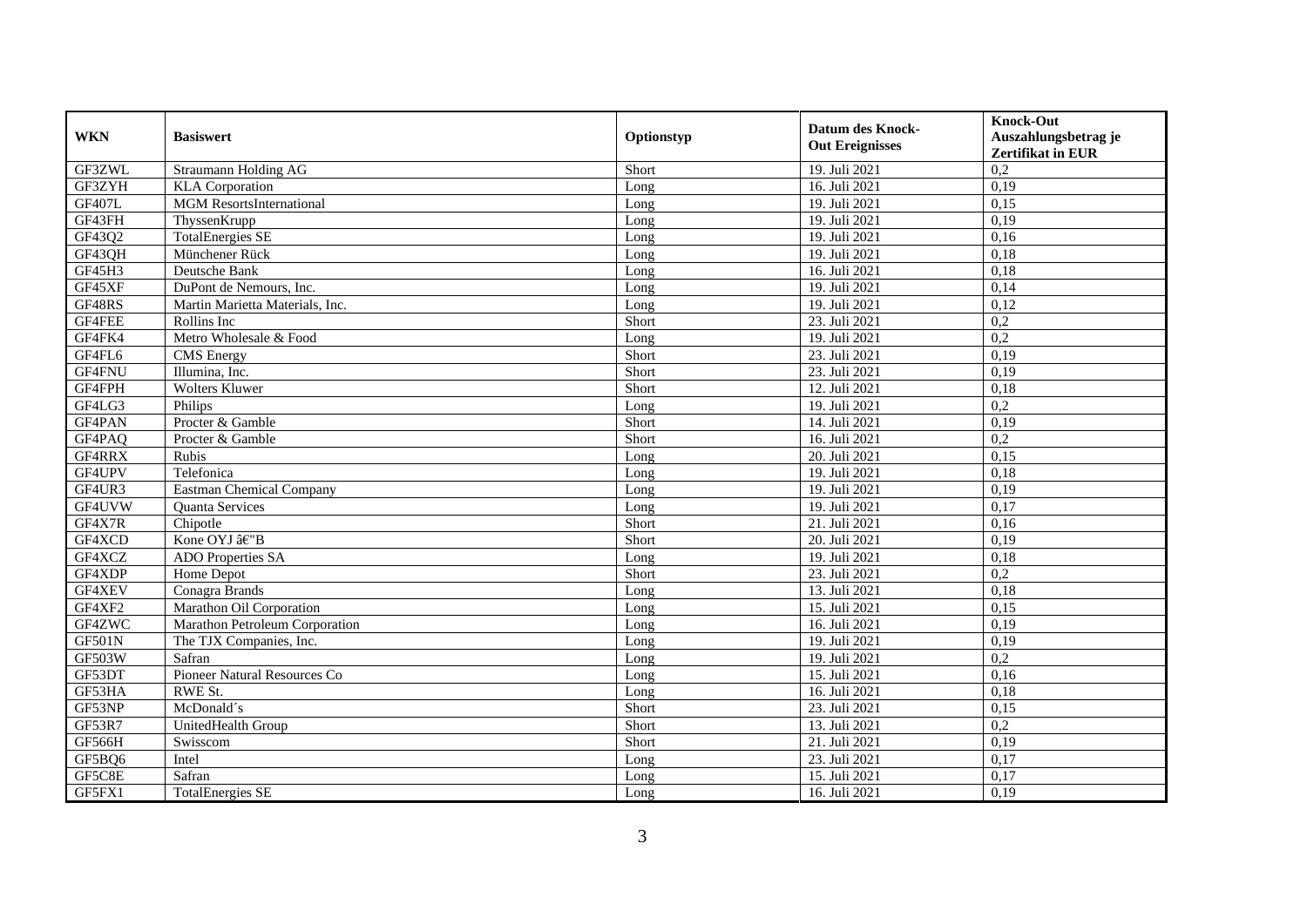|               |                                       |            | <b>Datum des Knock-</b> | <b>Knock-Out</b>         |
|---------------|---------------------------------------|------------|-------------------------|--------------------------|
| <b>WKN</b>    | <b>Basiswert</b>                      | Optionstyp | <b>Out Ereignisses</b>  | Auszahlungsbetrag je     |
|               |                                       |            |                         | <b>Zertifikat in EUR</b> |
| GF5FX3        | <b>TotalEnergies SE</b>               | Long       | 19. Juli 2021           | 0,18                     |
| GF5FYB        | American Electric Power Company, Inc. | Short      | 15. Juli 2021           | 0,16                     |
| GF5G1T        | Danaher                               | Short      | 22. Juli 2021           | 0,2                      |
| GF5G4E        | Roche Holding                         | Short      | 16. Juli 2021           | 0,19                     |
| GF5JUT        | Commerzbank                           | Long       | 19. Juli 2021           | 0,2                      |
| GF5K2H        | Tractor Supply Company                | Long       | 19. Juli 2021           | 0,001                    |
| GF5K2X        | Daimler                               | Long       | 21. Juli 2021           | 0,16                     |
| GF5K6S        | Orpea                                 | Long       | 19. Juli 2021           | 0,15                     |
| GF5KEL        | Elisa Oyj                             | Short      | 16. Juli 2021           | 0,15                     |
| GF5MHD        | <b>Citizens Financial Group</b>       | Long       | 19. Juli 2021           | 0,14                     |
| GF5SJR        | <b>Temenos Group</b>                  | Long       | 22. Juli 2021           | 0.03                     |
| GF5SPG        | Intel                                 | Long       | 23. Juli 2021           | 0,19                     |
| GF5SST        | Boeing                                | Long       | 19. Juli 2021           | 0,09                     |
| GF5SV8        | Western Digital Corp                  | Long       | 19. Juli 2021           | 0,16                     |
| GF5SWQ        | <b>Fleetcor Technologies</b>          | Long       | 19. Juli 2021           | 0,15                     |
| GF5VF6        | Ericsson                              | Long       | 19. Juli 2021           | 0,19                     |
| GF5VHC        | Voestalpine                           | Long       | 19. Juli 2021           | 0,18                     |
| <b>GF5VKE</b> | Expedia Group, Inc.                   | Long       | 19. Juli 2021           | 0,14                     |
| GF5VQC        | Airbus                                | Short      | 23. Juli 2021           | 0,2                      |
| GF5VRB        | <b>Citizens Financial Group</b>       | Long       | 16. Juli 2021           | 0,16                     |
| GF5VY6        | Conagra Brands                        | Long       | 13. Juli 2021           | 0,19                     |
| GF5YWC        | <b>Unum Group</b>                     | Long       | 19. Juli 2021           | $\overline{0,2}$         |
| GF5YZV        | Münchener Rück                        | Long       | 19. Juli 2021           | 0,19                     |
| GF62ML        | Exxon Mobil                           | Long       | 19. Juli 2021           | 0,08                     |
| GF62NL        | Münchener Rück                        | Long       | 19. Juli 2021           | 0,15                     |
| GF67XL        | Facebook                              | Short      | 23. Juli 2021           | 0,2                      |
| GF680N        | Mohawk Industries Inc.                | Long       | 15. Juli 2021           | 0,19                     |
| GF683G        | Infineon                              | Long       | 16. Juli 2021           | 0,16                     |
| GF686Z        | Temenos Group                         | Long       | 22. Juli 2021           | 0,16                     |
| GF6EDX        | Eiffage S.A.                          | Long       | 16. Juli 2021           | 0,17                     |
| GF6EDY        | Eiffage S.A.                          | Long       | 19. Juli 2021           | 0,19                     |
| GF6EF7        | Booking Holdings Inc.                 | Long       | 19. Juli 2021           | 0,18                     |
| GF6EGZ        | Marathon Petroleum Corporation        | Long       | 14. Juli 2021           | 0,19                     |
| GF6EH0        | Marathon Petroleum Corporation        | Long       | 19. Juli 2021           | $\overline{0.2}$         |
| GF6J8S        | Weibo Corporation                     | Short      | 13. Juli 2021           | 0,18                     |
| GF6JDD        | <b>McKesson Corporation</b>           | Short      | 23. Juli 2021           | 0,19                     |
| GF6JDN        | F5 Networks, Inc.                     | Long       | 12. Juli 2021           | 0,2                      |
| GF6JDP        | F5 Networks, Inc.                     | Long       | 19. Juli 2021           | 0,2                      |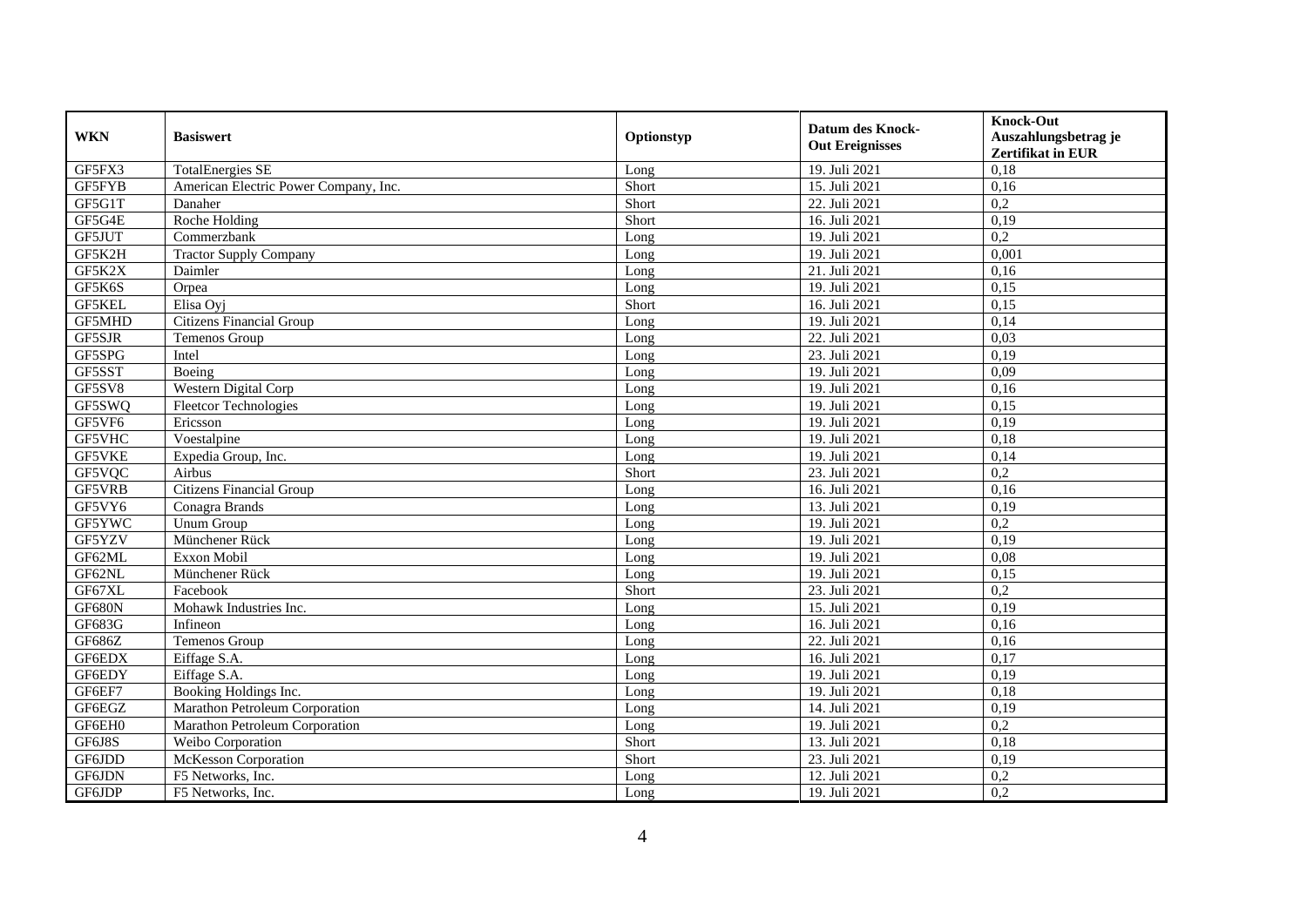| <b>WKN</b>    | <b>Basiswert</b>                                       | Optionstyp | <b>Datum des Knock-</b><br><b>Out Ereignisses</b> | <b>Knock-Out</b><br>Auszahlungsbetrag je<br><b>Zertifikat in EUR</b> |
|---------------|--------------------------------------------------------|------------|---------------------------------------------------|----------------------------------------------------------------------|
| GF6JFX        | Emerson Electric Co.                                   | Short      | 21. Juli 2021                                     | 0,19                                                                 |
| GF6JHP        | <b>SVB</b> Financial Group                             | Long       | 19. Juli 2021                                     | 0,19                                                                 |
| GF6JHZ        | Everest Re Group, Ltd.                                 | Long       | 19. Juli 2021                                     | 0,16                                                                 |
| GF6JNW        | Edenred                                                | Short      | 23. Juli 2021                                     | 0,16                                                                 |
| GF6PCS        | Aroundtown                                             | Long       | 19. Juli 2021                                     | 0,16                                                                 |
| GF6RHY        | Teleperformance                                        | Short      | 23. Juli 2021                                     | $\overline{0.2}$                                                     |
| GF6RJ1        | CH Robinson Worldwide                                  | Long       | 22. Juli 2021                                     | 0,19                                                                 |
| GF6RR5        | Fresenius Medical Care                                 | Short      | 13. Juli 2021                                     | 0,19                                                                 |
| GF6V5J        | AmerisourceBergen Corporation                          | Short      | 20. Juli 2021                                     | 0,19                                                                 |
| GF6VCS        | <b>BIOGEN INC.</b>                                     | Long       | 15. Juli 2021                                     | 0,19                                                                 |
| GF6VCT        | <b>BIOGEN INC.</b>                                     | Long       | 15. Juli 2021                                     | 0,17                                                                 |
| GF6YZ6        | CF Industries Holdings, Inc.                           | Long       | 16. Juli 2021                                     | 0,15                                                                 |
| GF6Z4V        | Northern Trust Corporation                             | Long       | 19. Juli 2021                                     | 0,15                                                                 |
| GF6Z7G        | <b>Synchrony Financial</b>                             | Long       | 19. Juli 2021                                     | 0,14                                                                 |
| GF6Z7W        | MarriottInternational Inc.                             | Long       | 16. Juli 2021                                     | 0,19                                                                 |
| GF6Z8A        | Hera SpA                                               | Short      | 23. Juli 2021                                     | 0,18                                                                 |
| GF6Z9R        | <b>Applied Materials</b>                               | Long       | 16. Juli 2021                                     | 0,19                                                                 |
| GF6ZBJ        | KeyCorp                                                | Long       | 20. Juli 2021                                     | 0.18                                                                 |
| GF6ZBW        | <b>LIBERTY GLOBAL PLC</b>                              | Long       | 16. Juli 2021                                     | 0,18                                                                 |
| GF6ZD5        | <b>ENI</b>                                             | Long       | 19. Juli 2021                                     | 0,15                                                                 |
| GF72NA        | Dover Corporation                                      | Short      | 14. Juli 2021                                     | 0,19                                                                 |
| GF72QT        | <b>WestRock Company</b>                                | Long       | 14. Juli 2021                                     | 0,19                                                                 |
| GF72SQ        | Ralph Lauren Corporation                               | Long       | 19. Juli 2021                                     | 0,16                                                                 |
| GF72WJ        | Ford                                                   | Long       | 15. Juli 2021                                     | 0,2                                                                  |
| GF72YS        | FTSE MIB Index                                         | Short      | 23. Juli 2021                                     | 0,17                                                                 |
| GF74QF        | STOXX(r) Europe 600 Travel & Leisure Index (Price EUR) | Long       | 19. Juli 2021                                     | 0,14                                                                 |
| GF74RB        | $STOXX(r)$ Europe 600 Automobiles & Parts              | Long       | 19. Juli 2021                                     | 0,15                                                                 |
| GF74SU        | STOXX(r) Europe 600 Health Care Index                  | Short      | 23. Juli 2021                                     | $\overline{0.2}$                                                     |
| GF74XE        | Republic Services, Inc.                                | Short      | 23. Juli 2021                                     | 0,19                                                                 |
| GF750M        | American Electric Power Company, Inc.                  | Short      | 15. Juli 2021                                     | 0,17                                                                 |
| GF754T        | Tenaris SA                                             | Long       | 16. Juli 2021                                     | 0,18                                                                 |
| GF77DS        | Bechtle                                                | Short      | 22. Juli 2021                                     | 0,15                                                                 |
| GF77KG        | <b>Truist Financial Corp</b>                           | Long       | 19. Juli 2021                                     | 0,15                                                                 |
| GF79SZ        | Royal Dutch Shell plc                                  | Long       | 19. Juli 2021                                     | 0,16                                                                 |
| GF79TW        | <b>RATIONAL AG</b>                                     | Short      | 23. Juli 2021                                     | 0,18                                                                 |
| GF7A0C        | Under Armour, Inc. - Class A                           | Long       | 19. Juli 2021                                     | 0,14                                                                 |
| <b>GF7A28</b> | <b>Barry Callebaut</b>                                 | Short      | 21. Juli 2021                                     | 0,19                                                                 |
| GF7A6S        | Incyte Corporation                                     | Long       | 16. Juli 2021                                     | 0,18                                                                 |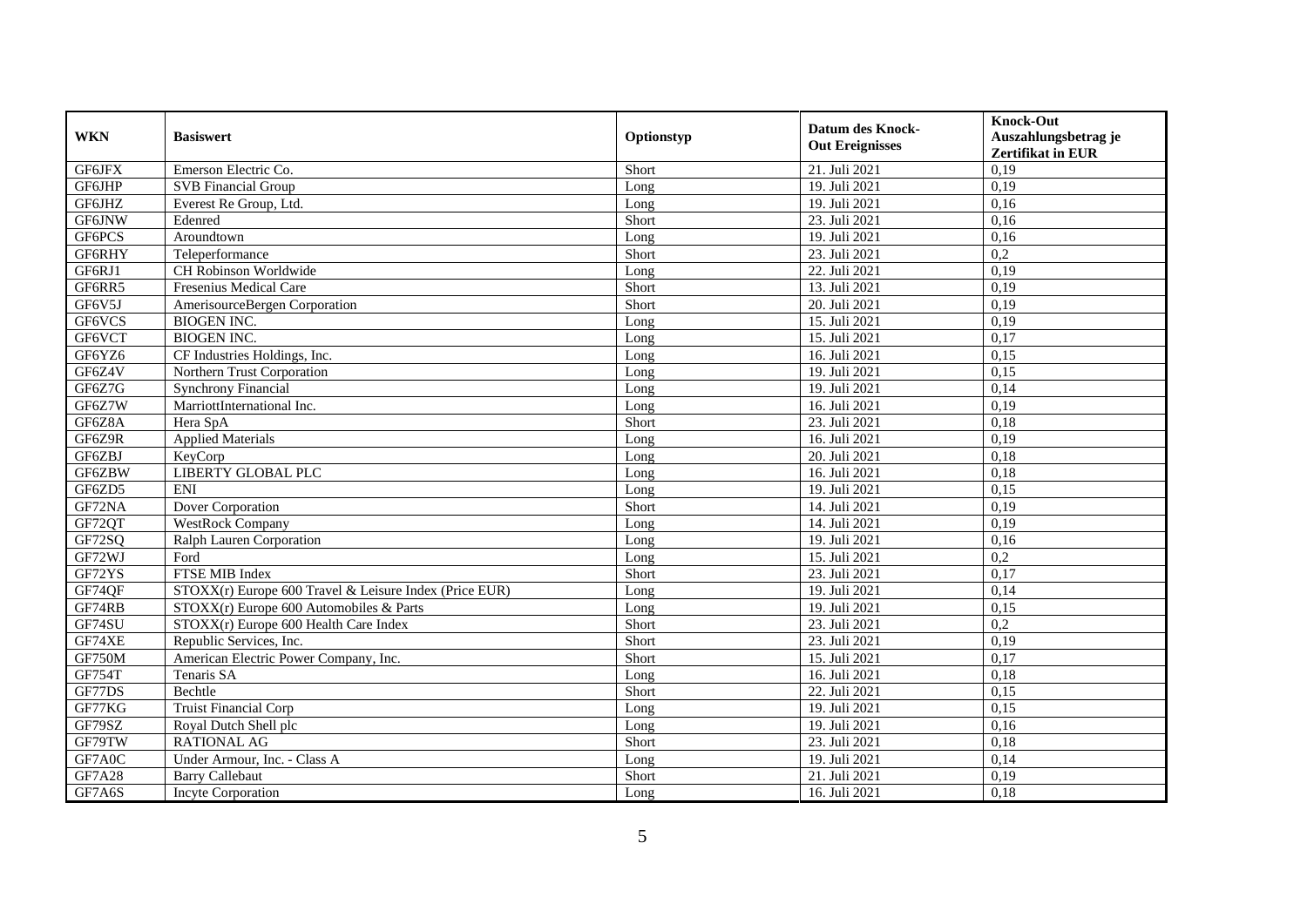| <b>WKN</b>    | <b>Basiswert</b>                   | Optionstyp | <b>Datum des Knock-</b><br><b>Out Ereignisses</b> | <b>Knock-Out</b><br>Auszahlungsbetrag je<br><b>Zertifikat in EUR</b> |
|---------------|------------------------------------|------------|---------------------------------------------------|----------------------------------------------------------------------|
| GF7DGE        | Alaska Air Group, Inc.             | Long       | 15. Juli 2021                                     | 0,2                                                                  |
| GF7DLL        | $STOXX(r)$ Europe 600 Oil & Gas    | Long       | 16. Juli 2021                                     | 0,15                                                                 |
| <b>GF7DLY</b> | <b>EOG</b> Resources               | Long       | 16. Juli 2021                                     | 0,18                                                                 |
| <b>GF7DML</b> | Hess Corp.                         | Long       | 19. Juli 2021                                     | 0,15                                                                 |
| GF7DN2        | <b>Albemarle Corporation</b>       | Short      | 12. Juli 2021                                     | 0,16                                                                 |
| GF7DS8        | Vonovia                            | Short      | 22. Juli 2021                                     | 0,17                                                                 |
| GF7DTJ        | Schlumberger                       | Long       | 16. Juli 2021                                     | 0,17                                                                 |
| GF7G9Z        | Bilfinger                          | Long       | 19. Juli 2021                                     | 0,19                                                                 |
| GF7K3S        | Enel                               | Short      | 23. Juli 2021                                     | 0,17                                                                 |
| GF7K5S        | Worldline SA                       | Short      | 14. Juli 2021                                     | 0,19                                                                 |
| <b>GF7LLN</b> | ALLOGENE THERAPEUTICS, INC.        | Long       | 13. Juli 2021                                     | 0,18                                                                 |
| GF7LSL        | <b>Eversource Energy</b>           | Short      | 15. Juli 2021                                     | 0,17                                                                 |
| GF7LTW        | CANNAE HOLDINGS, INC.              | Long       | 15. Juli 2021                                     | 0,18                                                                 |
| GF7QCL        | Pfizer                             | Short      | 20. Juli 2021                                     | 0,16                                                                 |
| GF7QK2        | Genpact Ltd                        | Short      | 20. Juli 2021                                     | 0,17                                                                 |
| GF7QPY        | Gerresheimer AG                    | Long       | 14. Juli 2021                                     | 0,18                                                                 |
| GF7QSH        | M&T Bank Corporation               | Long       | 22. Juli 2021                                     | 0,18                                                                 |
| GF7QUQ        | SOUTH STATE CORPORATION            | Long       | 19. Juli 2021                                     | 0,19                                                                 |
| GF7R1Z        | The Southern Company               | Short      | 23. Juli 2021                                     | 0,17                                                                 |
| <b>GF7R37</b> | <b>Taylor Morrison Home Corp</b>   | Long       | 19. Juli 2021                                     | 0,19                                                                 |
| GF7R3S        | SAIA, INC.                         | Long       | 19. Juli 2021                                     | 0,15                                                                 |
| GF7R76        | <b>QUAKER CHEMICAL CORPORATION</b> | Long       | 19. Juli 2021                                     | 0,16                                                                 |
| GF7TYR        | SOUTHWEST GAS HOLDINGS, INC.       | Short      | 12. Juli 2021                                     | 0,19                                                                 |
| GF7U2G        | Jack Henry & Associates, Inc.      | Short      | 14. Juli 2021                                     | 0,19                                                                 |
| GF7U6W        | SAIA, INC.                         | Long       | 19. Juli 2021                                     | 0,16                                                                 |
| GF7UAA        | QUAKER CHEMICAL CORPORATION        | Long       | 19. Juli 2021                                     | 0,2                                                                  |
| GF7UAH        | <b>QUAKER CHEMICAL CORPORATION</b> | Short      | 23. Juli 2021                                     | 0,19                                                                 |
| GF7UT3        | <b>Tractor Supply Company</b>      | Long       | 19. Juli 2021                                     | 0,001                                                                |
| GF7UWW        | Krones                             | Short      | 21. Juli 2021                                     | 0,19                                                                 |
| GF7V17        | <b>Discover Financial Services</b> | Short      | 21. Juli 2021                                     | 0,2                                                                  |
| GF7V2Z        | UnitedHealth Group                 | Short      | 13. Juli 2021                                     | 0,19                                                                 |
| <b>GF7V38</b> | Lululemon Athletica Inc.           | Short      | 14. Juli 2021                                     | 0,2                                                                  |
| GF7V3G        | Air Liquide                        | Short      | 13. Juli 2021                                     | 0,19                                                                 |
| GF7V3S        | Hasbro, Inc.                       | Short      | 12. Juli 2021                                     | 0,2                                                                  |
| GF7V3X        | Vinci                              | Long       | 19. Juli 2021                                     | 0,17                                                                 |
| GF7V47        | <b>STRYKER CORP</b>                | Short      | 23. Juli 2021                                     | 0,18                                                                 |
| GF7V6C        | Jenoptik AG                        | Short      | 16. Juli 2021                                     | 0,19                                                                 |
| GF7V7L        | Marsh & McLennan                   | Short      | 23. Juli 2021                                     | 0,19                                                                 |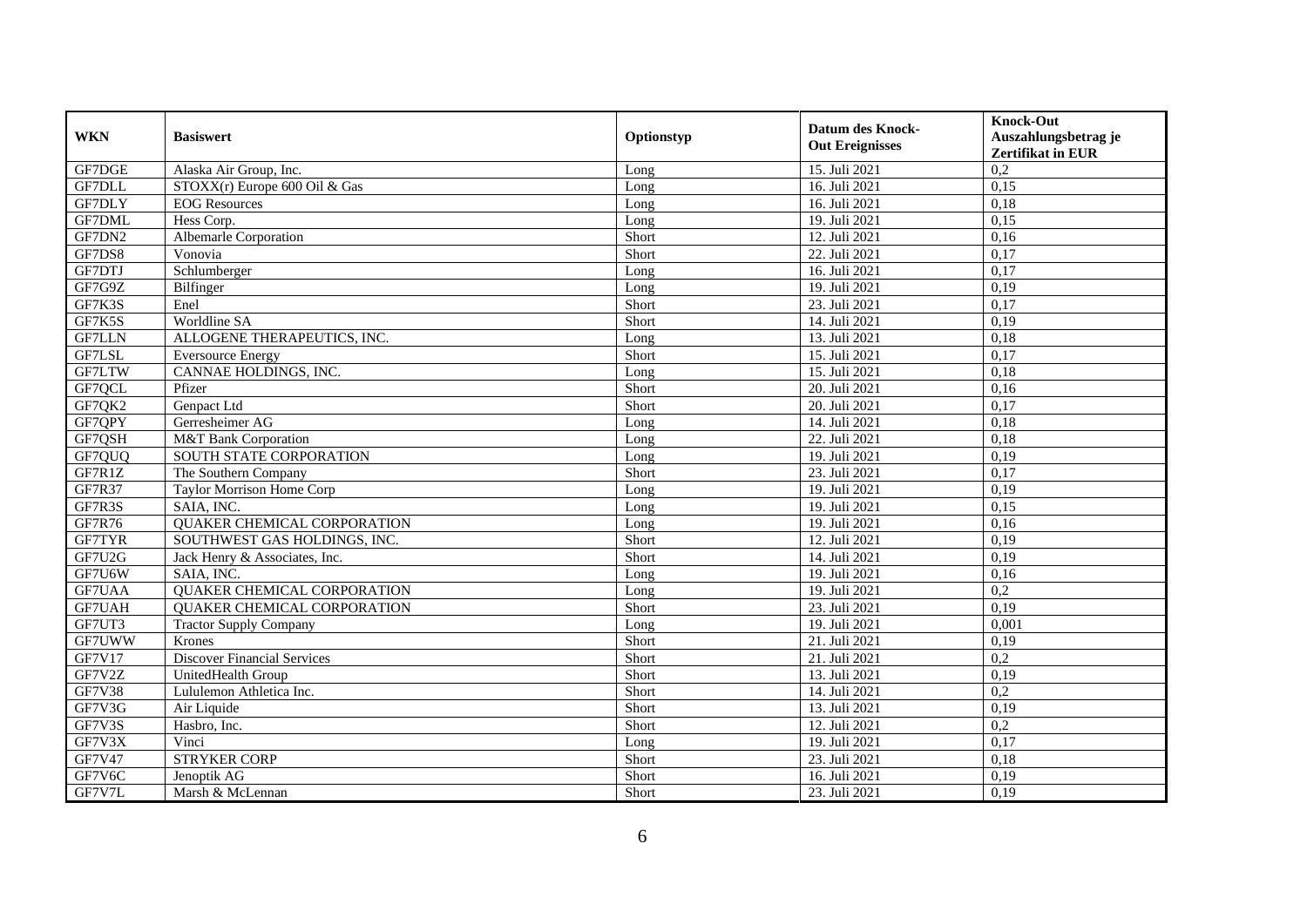| <b>WKN</b>    | <b>Basiswert</b>                                       | Optionstyp | <b>Datum des Knock-</b><br><b>Out Ereignisses</b> | <b>Knock-Out</b><br>Auszahlungsbetrag je<br><b>Zertifikat in EUR</b> |
|---------------|--------------------------------------------------------|------------|---------------------------------------------------|----------------------------------------------------------------------|
| GF7VGL        | UFP INDUSTRIES, INC.                                   | Long       | 19. Juli 2021                                     | 0,17                                                                 |
| GF7VJN        | Tetra Tech Inc                                         | Short      | 23. Juli 2021                                     | 0,17                                                                 |
| GF7VMW        | Leidos Holdings Inc.                                   | Short      | 16. Juli 2021                                     | 0,2                                                                  |
| <b>GF7W70</b> | FibroGen, Inc.                                         | Long       | 16. Juli 2021                                     | 0,001                                                                |
| GF7W9F        | <b>REXNORD CORPORATION</b>                             | Long       | 19. Juli 2021                                     | 0,19                                                                 |
| GF7WAH        | Live Nation Entertainment, Inc.                        | Long       | 15. Juli 2021                                     | 0.16                                                                 |
| GF7WAT        | LyondellBasell Industries NV                           | Long       | 16. Juli 2021                                     | 0,19                                                                 |
| GF7WBL        | ONE GAS, INC.                                          | Long       | 22. Juli 2021                                     | 0,2                                                                  |
| GF7WDY        | <b>IDEX</b> Corporation                                | Short      | 20. Juli 2021                                     | 0,18                                                                 |
| GF7Y5U        | <b>Applied Materials</b>                               | Long       | 19. Juli 2021                                     | 0,17                                                                 |
| GF7Y91        | Zimmer                                                 | Long       | 19. Juli 2021                                     | 0,17                                                                 |
| GF7Y9K        | <b>MasterCard</b>                                      | Short      | 23. Juli 2021                                     | 0,2                                                                  |
| GF7YAS        | Rockwell Automation                                    | Short      | 20. Juli 2021                                     | 0,19                                                                 |
| GF7YAW        | Verisk Analytics Inc                                   | Short      | 16. Juli 2021                                     | 0,16                                                                 |
| GF7YB4        | STOXX(r) Europe 600 Travel & Leisure Index (Price EUR) | Long       | 13. Juli 2021                                     | 0,2                                                                  |
| GF7YCV        | Grifols SA                                             | Long       | 14. Juli 2021                                     | 0,2                                                                  |
| GF7YDK        | CSX Corporation                                        | Short      | 22. Juli 2021                                     | 0,15                                                                 |
| GF7YFZ        | <b>AEX</b> Index                                       | Short      | 23. Juli 2021                                     | 0,16                                                                 |
| GF7YGW        | UPM-Kymmene Oyj                                        | Short      | 22. Juli 2021                                     | 0,17                                                                 |
| GF7YHX        | Darden Restaurants                                     | Long       | 19. Juli 2021                                     | 0,19                                                                 |
| GF84K6        | DocuSign, Inc.                                         | Short      | 22. Juli 2021                                     | 0,19                                                                 |
| <b>GF84U8</b> | SERES THERAPEUTICS, INC.                               | Long       | 22. Juli 2021                                     | 0,15                                                                 |
| GF89Q3        | NEOGEN CORPORATION                                     | Long       | 22. Juli 2021                                     | 0,17                                                                 |
| GF89U9        | Dow Jones Industrial Average Index                     | Short      | 23. Juli 2021                                     | 0,18                                                                 |
| GF89UJ        | Daimler                                                | Long       | 21. Juli 2021                                     | 0,19                                                                 |
| GF89XW        | Freeport-McMoRan                                       | Long       | 16. Juli 2021                                     | 0,19                                                                 |
| GF89YH        | Phillips 66                                            | Long       | 19. Juli 2021                                     | 0,19                                                                 |
| GF89YY        | ACI WORLDWIDE, INC.                                    | Long       | 14. Juli 2021                                     | 0,18                                                                 |
| GF8AGJ        | S&P 500 HEALTH CARE INDEX                              | Short      | 23. Juli 2021                                     | 0,18                                                                 |
| <b>GF8B07</b> | Renault                                                | Long       | 14. Juli 2021                                     | 0,2                                                                  |
| GF8DK8        | Pfizer                                                 | Short      | 20. Juli 2021                                     | 0,2                                                                  |
| GF8DN0        | Seagate Technology plc                                 | Long       | 21. Juli 2021                                     | 0,16                                                                 |
| GF8JD0        | <b>Wacker Chemie</b>                                   | Long       | 19. Juli 2021                                     | 0,18                                                                 |
| GF8JF0        | Occidental Petroleum                                   | Long       | 15. Juli 2021                                     | 0,17                                                                 |
| GF8JF2        | PerkinElmer Inc                                        | Short      | 21. Juli 2021                                     | 0,19                                                                 |
| GF8JHL        | <b>Banco Santander</b>                                 | Long       | 16. Juli 2021                                     | 0,19                                                                 |
| GF8JM4        | Kering S.A.                                            | Short      | 14. Juli 2021                                     | 0,19                                                                 |
| GF8JN3        | Schneider Electric                                     | Short      | 13. Juli 2021                                     | 0,2                                                                  |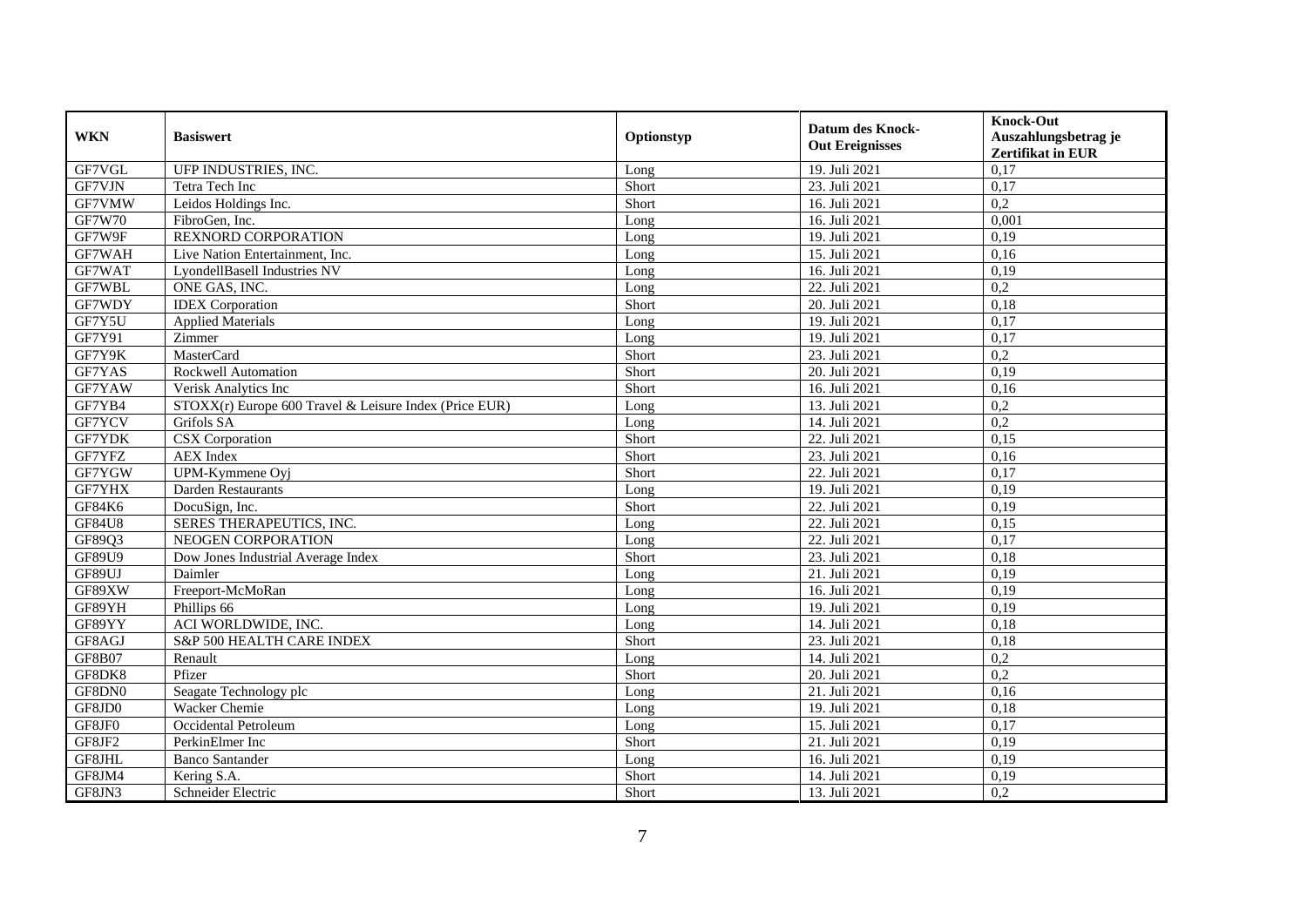| <b>WKN</b>    | <b>Basiswert</b>                     | Optionstyp | <b>Datum des Knock-</b><br><b>Out Ereignisses</b> | <b>Knock-Out</b><br>Auszahlungsbetrag je<br><b>Zertifikat in EUR</b> |
|---------------|--------------------------------------|------------|---------------------------------------------------|----------------------------------------------------------------------|
| GF8JN7        | Schneider Electric                   | Short      | 23. Juli 2021                                     | 0,19                                                                 |
| GF8JPE        | EssilorLuxottica SA                  | Short      | 13. Juli 2021                                     | 0,2                                                                  |
| GF8JPJ        | EssilorLuxottica SA                  | Short      | 13. Juli 2021                                     | 0,19                                                                 |
| GF8LQ2        | Qualcomm                             | Short      | 14. Juli 2021                                     | 0,16                                                                 |
| GF8LRV        | Lamb Weston Holdings Inc             | Long       | 19. Juli 2021                                     | 0,19                                                                 |
| GF8LWL        | Krones                               | Short      | 12. Juli 2021                                     | $\overline{0.2}$                                                     |
| GF8LXJ        | Schaeffler AG                        | Long       | 19. Juli 2021                                     | 0,17                                                                 |
| GF8M1N        | Whirlpool Corp                       | Long       | 19. Juli 2021                                     | 0,16                                                                 |
| GF8NE3        | Suedzucker AG                        | Long       | 19. Juli 2021                                     | 0,19                                                                 |
| <b>GF8NHK</b> | <b>Starbucks</b>                     | Short      | 23. Juli 2021                                     | 0,17                                                                 |
| GF8NLL        | Visa Inc. - Class A                  | Short      | 14. Juli 2021                                     | 0,19                                                                 |
| GF8TS6        | YETI Holdings, Inc.                  | Long       | 19. Juli 2021                                     | 0,18                                                                 |
| GF8TSK        | MDAX (Performance Index)             | Short      | 12. Juli 2021                                     | 0,2                                                                  |
| GF8TV2        | Bechtle                              | Short      | 22. Juli 2021                                     | 0,16                                                                 |
| GF8TW5        | Vonovia                              | Short      | 22. Juli 2021                                     | 0,17                                                                 |
| GF8TXM        | Franklin Resources, Inc.             | Long       | 16. Juli 2021                                     | 0,17                                                                 |
| GF8TY8        | Harley-Davidson                      | Long       | 19. Juli 2021                                     | 0,17                                                                 |
| GF8U2D        | Walt Disney                          | Short      | 12. Juli 2021                                     | 0,2                                                                  |
| GF8U3J        | JD.com Inc                           | Long       | 23. Juli 2021                                     | 0,19                                                                 |
| GF8U5J        | Gerresheimer AG                      | Long       | 13. Juli 2021                                     | 0,09                                                                 |
| GF8U69        | Prysmian                             | Short      | 12. Juli 2021                                     | 0,19                                                                 |
| GF8U7S        | Teleflex Inc.                        | Long       | 15. Juli 2021                                     | 0,18                                                                 |
| <b>GF8U84</b> | United BANKSHARES, INC.              | Long       | 19. Juli 2021                                     | 0,19                                                                 |
| GF8UVN        | Wingstop Inc.                        | Short      | 22. Juli 2021                                     | 0,17                                                                 |
| GF8UY6        | Fortune Brands Home & Security, Inc. | Long       | 16. Juli 2021                                     | 0,17                                                                 |
| GF8UZB        | DaVita Inc.                          | Short      | 12. Juli 2021                                     | 0,19                                                                 |
| GF8V1A        | MSCI Inc.                            | Short      | 22. Juli 2021                                     | 0,2                                                                  |
| GF8VGK        | TecDAX (Performance Index)           | Short      | 23. Juli 2021                                     | 0,19                                                                 |
| GF8VHN        | Lincoln National Corporation         | Long       | 16. Juli 2021                                     | 0,2                                                                  |
| GF8VK6        | Exor N.V.                            | Long       | 19. Juli 2021                                     | 0,18                                                                 |
| GF8VL8        | Western Digital Corp                 | Long       | 16. Juli 2021                                     | 0,17                                                                 |
| GF8VMX        | AT&T Inc.                            | Long       | 19. Juli 2021                                     | 0,18                                                                 |
| GF8VP3        | PVH Corp.                            | Long       | 16. Juli 2021                                     | 0,17                                                                 |
| GF8VQJ        | Arthur J. Gallagher & Co.            | Short      | 21. Juli 2021                                     | 0,19                                                                 |
| GF8VSA        | Adecco                               | Short      | 23. Juli 2021                                     | 0,17                                                                 |
| GF8XX0        | <b>BNP</b> Paribas                   | Long       | 12. Juli 2021                                     | 0,2                                                                  |
| GF8XZX        | Amadeus                              | Long       | 13. Juli 2021                                     | 0,2                                                                  |
| GF8Y0E        | Inditex                              | Long       | 15. Juli 2021                                     | 0,18                                                                 |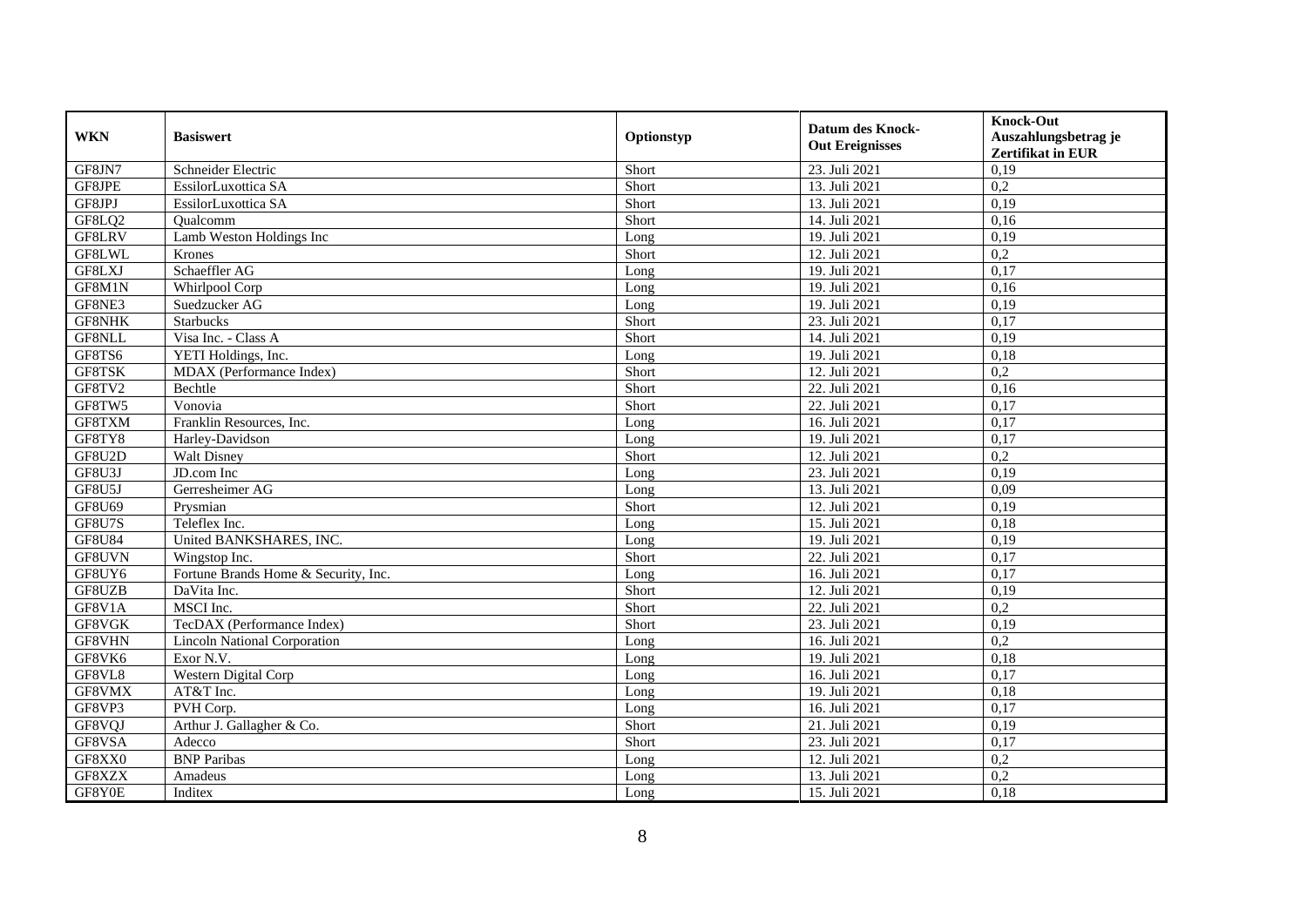| <b>WKN</b>    | <b>Basiswert</b>                             | Optionstyp | <b>Datum des Knock-</b><br><b>Out Ereignisses</b> | <b>Knock-Out</b><br>Auszahlungsbetrag je<br><b>Zertifikat in EUR</b> |
|---------------|----------------------------------------------|------------|---------------------------------------------------|----------------------------------------------------------------------|
| GF8Y16        | Unicredit S.p.A.                             | Long       | 19. Juli 2021                                     | 0,18                                                                 |
| GF8Y2N        | <b>Boyd Gaming Corporation</b>               | Long       | 16. Juli 2021                                     | 0,16                                                                 |
| GF8YL6        | STIFEL FINANCIAL CORP.                       | Long       | 16. Juli 2021                                     | 0,2                                                                  |
| GF8YML        | Fraport                                      | Long       | 19. Juli 2021                                     | 0,2                                                                  |
| GF8YTR        | MDAX (Performance Index)                     | Short      | 23. Juli 2021                                     | 0,17                                                                 |
| GF8YTV        | $STOXX(r)$ Europe 600 Oil & Gas              | Long       | 15. Juli 2021                                     | 0,19                                                                 |
| GF8YU2        | Schlumberger                                 | Long       | 19. Juli 2021                                     | 0,14                                                                 |
| GF910H        | Alliance Data Systems Corporation            | Long       | 19. Juli 2021                                     | 0,2                                                                  |
| GF9111        | Royal Dutch Shell plc                        | Long       | 16. Juli 2021                                     | 0,2                                                                  |
| GF912L        | Intel                                        | Long       | 23. Juli 2021                                     | 0,12                                                                 |
| GF912M        | Intel                                        | Long       | 19. Juli 2021                                     | 0,2                                                                  |
| GF91B7        | Marathon Petroleum Corporation               | Long       | 19. Juli 2021                                     | 0,19                                                                 |
| GF91C2        | Ericsson                                     | Long       | 16. Juli 2021                                     | 0,001                                                                |
| GF91CS        | Altair Engineering Inc                       | Long       | 16. Juli 2021                                     | 0,18                                                                 |
| GF934Z        | Pernod Ricard                                | Short      | 23. Juli 2021                                     | 0,19                                                                 |
| GF937M        | Check PointSoftware                          | Short      | 23. Juli 2021                                     | 0,19                                                                 |
| GF938G        | APA Corp                                     | Long       | 14. Juli 2021                                     | 0,2                                                                  |
| GF938P        | Baver                                        | Long       | 19. Juli 2021                                     | 0,15                                                                 |
| GF93BF        | Devon Energy                                 | Long       | 16. Juli 2021                                     | 0,2                                                                  |
| GF93BX        | Valero Energy Corporation                    | Long       | 19. Juli 2021                                     | 0,14                                                                 |
| GF93CK        | Puma                                         | Short      | 22. Juli 2021                                     | 0,17                                                                 |
| GF93CN        | Boeing                                       | Long       | 19. Juli 2021                                     | 0,17                                                                 |
| GF93E2        | Chevron                                      | Long       | 19. Juli 2021                                     | 0,15                                                                 |
| GF93EG        | ConocoPhillips                               | Long       | 16. Juli 2021                                     | 0,2                                                                  |
| GF93F8        | Cimarex Energy Co.                           | Long       | 19. Juli 2021                                     | 0.16                                                                 |
| GF93G7        | Fidelity National Information Services, Inc. | Short      | 23. Juli 2021                                     | 0,16                                                                 |
| GF93KR        | EUROSTOXX(r) Banks                           | Long       | 19. Juli 2021                                     | 0,14                                                                 |
| GF93L5        | Hologic Inc                                  | Short      | 23. Juli 2021                                     | 0,19                                                                 |
| GF96L7        | MTU Aero Engines                             | Long       | 19. Juli 2021                                     | 0,16                                                                 |
| GF96N2        | <b>BASF</b>                                  | Long       | 19. Juli 2021                                     | 0,19                                                                 |
| GF96PB        | Diamondback Energy Inc                       | Long       | 16. Juli 2021                                     | 0,17                                                                 |
| GF96RG        | VF Corporation                               | Long       | 16. Juli 2021                                     | 0,16                                                                 |
| GF96WT        | Leonardo S.p.A.                              | Long       | 14. Juli 2021                                     | 0,19                                                                 |
| GF985P        | F5 Networks, Inc.                            | Short      | 23. Juli 2021                                     | 0,18                                                                 |
| <b>GF988G</b> | Nordex SE                                    | Long       | 15. Juli 2021                                     | 0,19                                                                 |
| GF98AK        | RWE St.                                      | Long       | 19. Juli 2021                                     | 0,19                                                                 |
| GF98CR        | CAC 40 Index                                 | Short      | 23. Juli 2021                                     | 0,19                                                                 |
| GF98DB        | Münchener Rück                               | Long       | 19. Juli 2021                                     | 0,16                                                                 |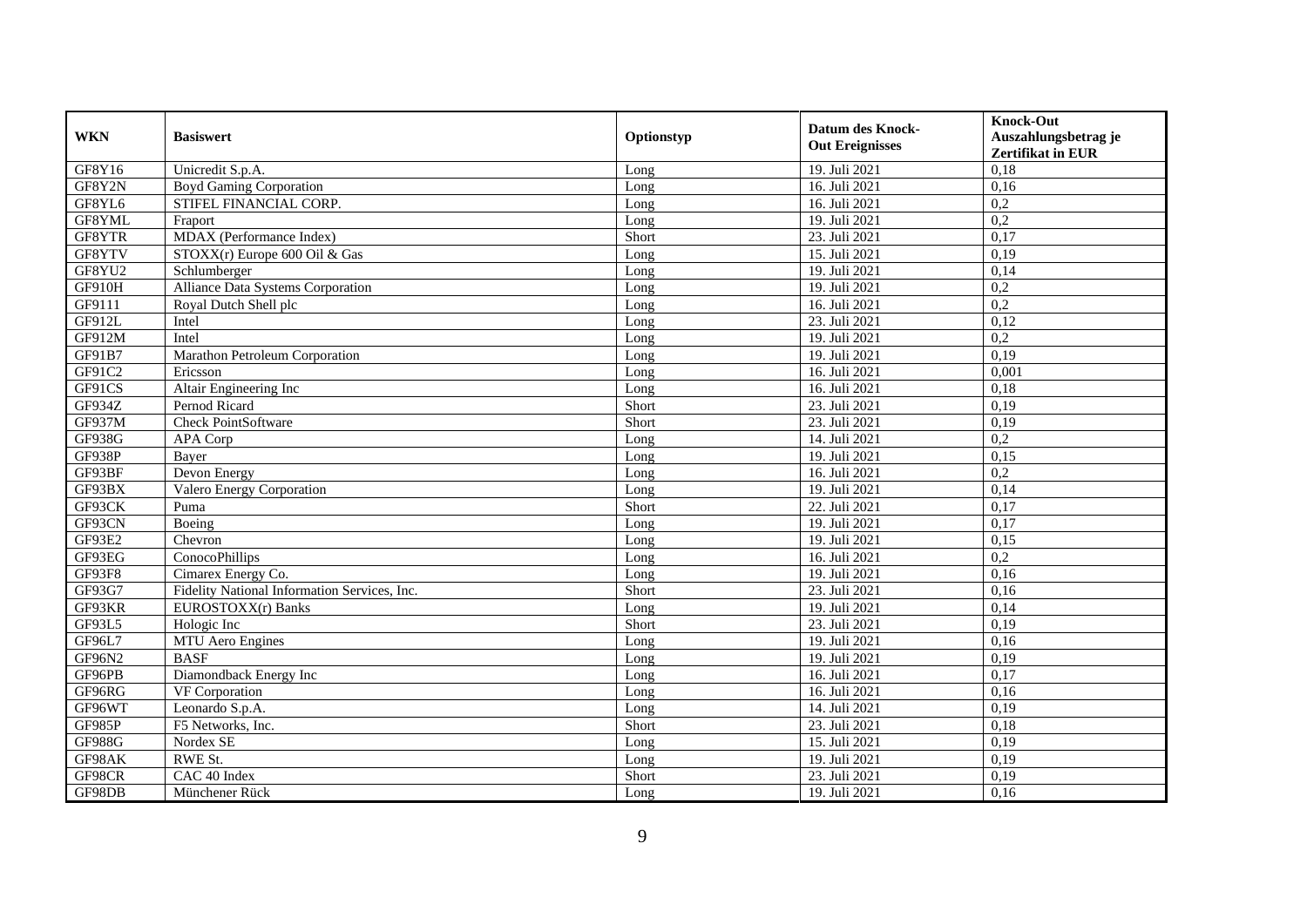| <b>WKN</b>    | <b>Basiswert</b>                        | Optionstyp | <b>Datum des Knock-</b><br><b>Out Ereignisses</b> | <b>Knock-Out</b><br>Auszahlungsbetrag je<br><b>Zertifikat in EUR</b> |
|---------------|-----------------------------------------|------------|---------------------------------------------------|----------------------------------------------------------------------|
| GF98EJ        | LANCASTER COLONY CORPORATION            | Short      | 14. Juli 2021                                     | 0,18                                                                 |
| GF98FK        | <b>Banco Santander</b>                  | Long       | 19. Juli 2021                                     | 0,15                                                                 |
| GF98J6        | Cabot Oil & Gas                         | Long       | 16. Juli 2021                                     | 0,2                                                                  |
| GF98JH        | MasterCard                              | Short      | 23. Juli 2021                                     | 0,15                                                                 |
| GF98KA        | <b>Edwards Lifesciences Corporation</b> | Short      | 23. Juli 2021                                     | 0,19                                                                 |
| GF98KC        | Trip.com Group Limited                  | Long       | 15. Juli 2021                                     | 0,19                                                                 |
| GF98LH        | Exor N.V.                               | Long       | 19. Juli 2021                                     | 0,2                                                                  |
| GF98M1        | <b>Keysight Technologies</b>            | Short      | 21. Juli 2021                                     | 0,2                                                                  |
| GF98NA        | Copart                                  | Short      | 20. Juli 2021                                     | 0,17                                                                 |
| GF98NK        | CNH Industrial N.V.                     | Long       | 19. Juli 2021                                     | 0,18                                                                 |
| GF99ZC        | <b>ESSENT GROUP LTD.</b>                | Long       | 19. Juli 2021                                     | 0,16                                                                 |
| GF99ZE        | Meritage Homes Corp                     | Long       | 15. Juli 2021                                     | 0,18                                                                 |
| GF99ZK        | <b>BNP</b> Paribas                      | Long       | 19. Juli 2021                                     | 0,16                                                                 |
| GF99ZR        | <b>Southwest Airlines</b>               | Long       | 19. Juli 2021                                     | 0,18                                                                 |
| GF9A4J        | Johnson &Johnson                        | Short      | 23. Juli 2021                                     | 0,19                                                                 |
| GF9A5T        | PFEIFFER VACUUM                         | Short      | 21. Juli 2021                                     | 0,18                                                                 |
| GF9HLY        | S&P 500 ENERGY INDEX                    | Long       | 14. Juli 2021                                     | 0,17                                                                 |
| GF9LPL        | Rolls-Rovce                             | Long       | 14. Juli 2021                                     | 0,2                                                                  |
| GF9LQ4        | Royal Dutch Shell plc                   | Long       | 19. Juli 2021                                     | 0,2                                                                  |
| GF9LR2        | Siemens Gamesa Renewable Energy         | Long       | 15. Juli 2021                                     | 0,11                                                                 |
| GF9LR8        | Teva Pharmaceutical Industries Ltd.     | Long       | 19. Juli 2021                                     | 0,18                                                                 |
| GF9UPM        | Progressive Corp                        | Long       | 15. Juli 2021                                     | 0,19                                                                 |
| GF9WWJ        | RWE St.                                 | Short      | 12. Juli 2021                                     | 0,19                                                                 |
| GH03YR        | <b>Hypoport AG</b>                      | Short      | 23. Juli 2021                                     | 0,19                                                                 |
| <b>GH099N</b> | LyondellBasell Industries NV            | Long       | 19. Juli 2021                                     | 0.19                                                                 |
| GH0D8K        | Merck                                   | Short      | 23. Juli 2021                                     | 0,18                                                                 |
| <b>GHOJEP</b> | ABB LTD.                                | Short      | 22. Juli 2021                                     | 0,19                                                                 |
| <b>GH0JGJ</b> | Visa Inc. - Class A                     | Short      | 23. Juli 2021                                     | 0,18                                                                 |
| <b>GH0KWZ</b> | Fraport                                 | Long       | 12. Juli 2021                                     | 0,17                                                                 |
| GH0KX8        | Norwegian Cruise Line Holdings Ltd.     | Long       | 16. Juli 2021                                     | 0,19                                                                 |
| GH0KY3        | Fraport                                 | Long       | 15. Juli 2021                                     | 0,14                                                                 |
| <b>GH0QQU</b> | RWE St.                                 | Long       | 19. Juli 2021                                     | 0,14                                                                 |
| GH0QR6        | MDAX (Performance Index)                | Short      | 23. Juli 2021                                     | 0,17                                                                 |
| GH0QRD        | FRESHPET, INC.                          | Long       | 15. Juli 2021                                     | 0,16                                                                 |
| <b>GH0QRQ</b> | <b>Barrick Gold</b>                     | Long       | 19. Juli 2021                                     | 0,15                                                                 |
| <b>GH0QSV</b> | BJS WHOLESALE CLUB HOLDINGS INC         | Short      | 21. Juli 2021                                     | 0,18                                                                 |
| <b>GH0QUT</b> | Nokia                                   | Short      | 13. Juli 2021                                     | 0,2                                                                  |
| <b>GHOVEW</b> | Momo Inc                                | Long       | 16. Juli 2021                                     | 0,16                                                                 |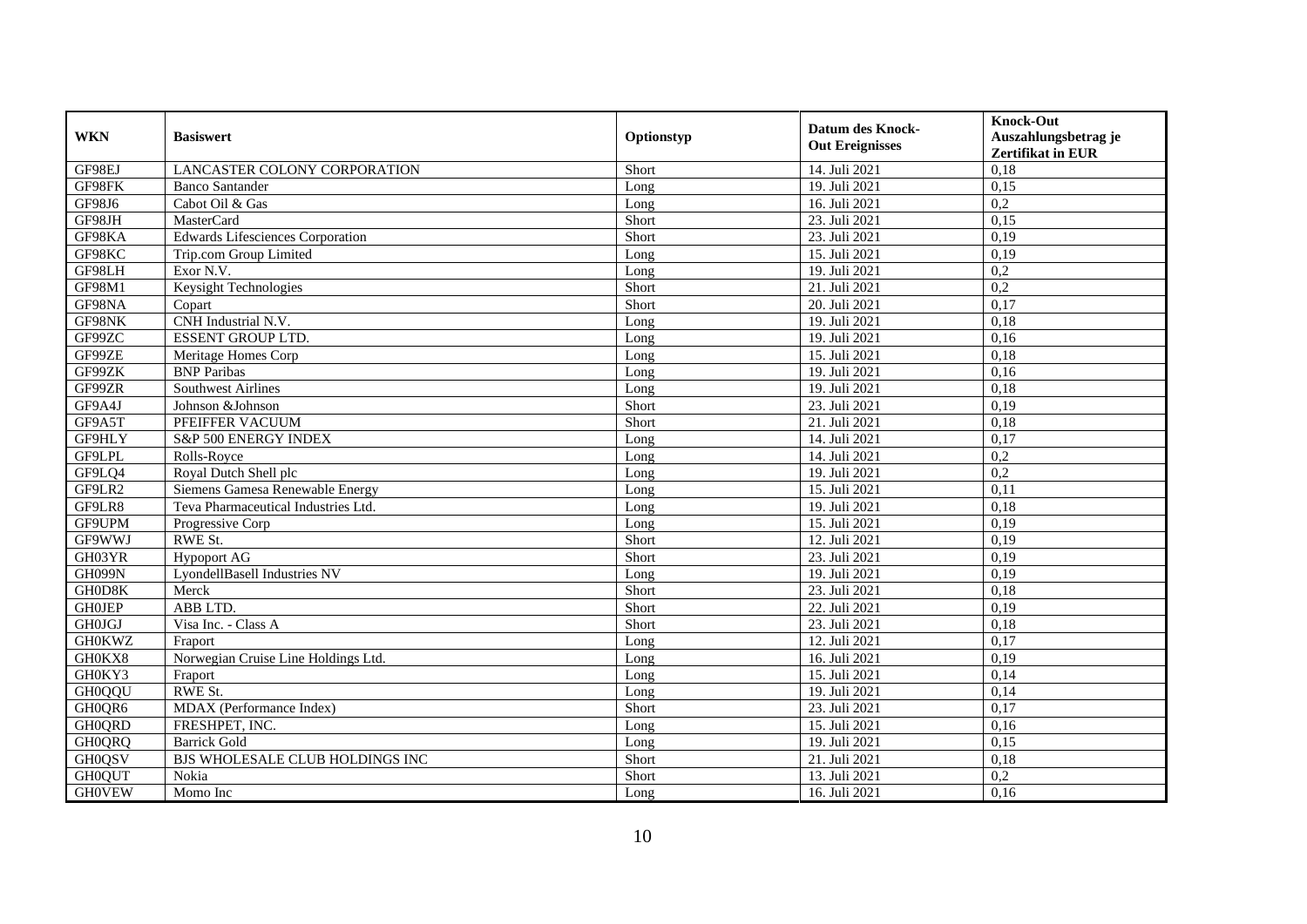| <b>WKN</b>                      | <b>Basiswert</b>                       | Optionstyp | <b>Datum des Knock-</b><br><b>Out Ereignisses</b> | <b>Knock-Out</b><br>Auszahlungsbetrag je<br><b>Zertifikat in EUR</b> |
|---------------------------------|----------------------------------------|------------|---------------------------------------------------|----------------------------------------------------------------------|
| GH0VF2                          | Tetra Tech Inc                         | Short      | 21. Juli 2021                                     | 0,2                                                                  |
| <b>GHOVGA</b>                   | S&P $500(r)$ Index                     | Long       | 19. Juli 2021                                     | 0,14                                                                 |
| GH10TN                          | Snap Inc                               | Short      | 23. Juli 2021                                     | 0,18                                                                 |
| GH10UC                          | Software                               | Short      | 22. Juli 2021                                     | 0,18                                                                 |
| GH13VX                          | Deutsche Telekom                       | Short      | 13. Juli 2021                                     | 0,19                                                                 |
| GH13XN                          | Delta Air Lines, Inc.                  | Long       | 19. Juli 2021                                     | 0,19                                                                 |
| GH15WP                          | Alphabet - Class A                     | Short      | 12. Juli 2021                                     | 0,2                                                                  |
| GH15XF                          | Cancom                                 | Short      | 23. Juli 2021                                     | 0,18                                                                 |
| GH1BGE                          | Lumen Technologies, Inc.               | Long       | 16. Juli 2021                                     | 0,17                                                                 |
| <b>GH1FGX</b>                   | DAX (Performance Index)                | Short      | 23. Juli 2021                                     | 0,19                                                                 |
| GH1GL8                          | Alphabet                               | Short      | 14. Juli 2021                                     | 0,19                                                                 |
| GH1GM9                          | Coty Inc                               | Long       | 19. Juli 2021                                     | 0,17                                                                 |
| <b>GH1GNX</b>                   | <b>GRENKE AG</b>                       | Long       | 15. Juli 2021                                     | 0,17                                                                 |
| GH1K63                          | Nokia                                  | Short      | 13. Juli 2021                                     | 0,15                                                                 |
| GH1K6H                          | ADYEN N.V.                             | Short      | 22. Juli 2021                                     | 0,19                                                                 |
| GH1K77                          | ADYEN N.V.                             | Short      | 22. Juli 2021                                     | 0,19                                                                 |
| GH1K7C                          | Deutsche Post                          | Short      | 23. Juli 2021                                     | 0,19                                                                 |
| GH1L2S                          | DAX (Performance Index)                | Short      | 12. Juli 2021                                     | 0,17                                                                 |
| <b>GH1NSC</b>                   | Commerzbank                            | Long       | 19. Juli 2021                                     | 0,17                                                                 |
| <b>GH1QNK</b>                   | ARTISAN PARTNERS ASSET MANAGEMENT INC. | Long       | 19. Juli 2021                                     | 0,14                                                                 |
| <b>GH1RRX</b>                   | RWE St.                                | Long       | 19. Juli 2021                                     | 0,16                                                                 |
| <b>GH1SVB</b>                   | DAX (Performance Index)                | Short      | 12. Juli 2021                                     | 0,17                                                                 |
| <b>GH1UDX</b>                   | ALLAKOS, INC.                          | Long       | 14. Juli 2021                                     | 0,19                                                                 |
| <b>GH1WKT</b>                   | Trip.com Group Limited                 | Long       | 19. Juli 2021                                     | 0,16                                                                 |
| <b>GH1WKZ</b>                   | Bechtle                                | Short      | 22. Juli 2021                                     | 0,14                                                                 |
| GH1WM3                          | <b>Hypoport AG</b>                     | Short      | 20. Juli 2021                                     | 0,17                                                                 |
| GH <sub>20</sub> A <sub>1</sub> | Nasdaq-100 Index                       | Short      | 23. Juli 2021                                     | 0,17                                                                 |
| GH <sub>20</sub> UQ             | <b>Barrick Gold</b>                    | Long       | 19. Juli 2021                                     | 0,2                                                                  |
| GH23LX                          | Evotec                                 | Long       | 16. Juli 2021                                     | 0,16                                                                 |
| GH23ND                          | ADYEN N.V.                             | Short      | 12. Juli 2021                                     | 0,2                                                                  |
| GH23QG                          | Just Eat Takeaway.com N.V.             | Long       | 15. Juli 2021                                     | 0,16                                                                 |
| GH25N6                          | Nasdaq-100 Index                       | Short      | 22. Juli 2021                                     | 0,19                                                                 |
| GH <sub>26RV</sub>              | <b>RATIONAL AG</b>                     | Short      | 13. Juli 2021                                     | 0,18                                                                 |
| GH26RW                          | Airbus SE                              | Short      | 23. Juli 2021                                     | 0,17                                                                 |
| <b>GH293E</b>                   | Nasdaq-100 Index                       | Short      | 23. Juli 2021                                     | 0,19                                                                 |
| GH29BV                          | Dow Jones Industrial Average Index     | Short      | 21. Juli 2021                                     | 0,18                                                                 |
| GH29JJ                          | S&P 500(r) Index                       | Short      | 21. Juli 2021                                     | 0,19                                                                 |
| GH29JP                          | S&P $500(r)$ Index                     | Short      | 23. Juli 2021                                     | 0,2                                                                  |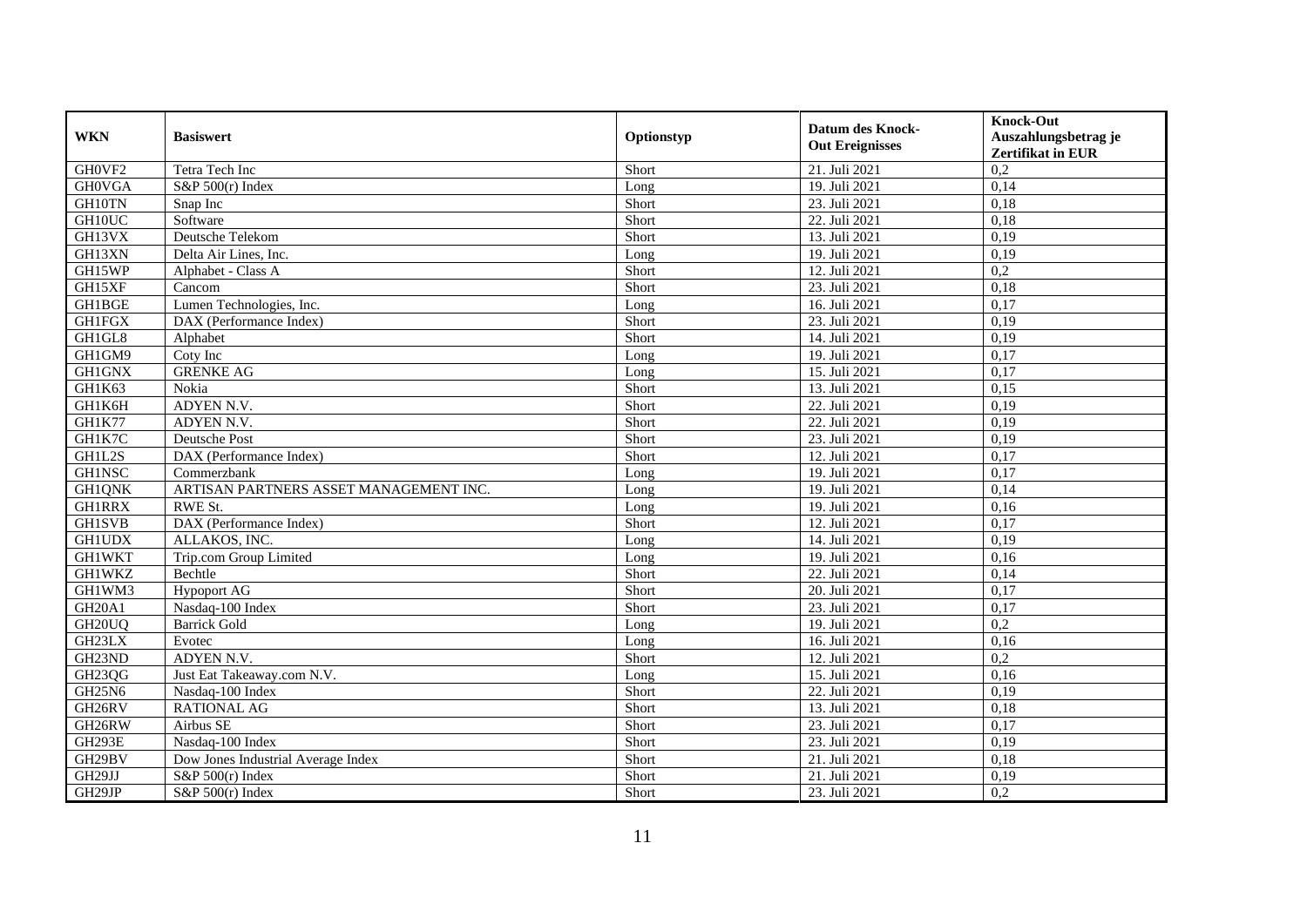| <b>WKN</b>    | <b>Basiswert</b>                   | Optionstyp | <b>Datum des Knock-</b><br><b>Out Ereignisses</b> | <b>Knock-Out</b><br>Auszahlungsbetrag je<br><b>Zertifikat in EUR</b> |
|---------------|------------------------------------|------------|---------------------------------------------------|----------------------------------------------------------------------|
| <b>GH2A53</b> | Ubisoft Entertainment S.A.         | Long       | 21. Juli 2021                                     | 0,15                                                                 |
| GH2C2S        | Dow Jones Industrial Average Index | Short      | 21. Juli 2021                                     | 0,18                                                                 |
| GH2FKH        | Silver                             | Long       | 20. Juli 2021                                     | 0,18                                                                 |
| GH2JGA        | Domino's Pizza, Inc.               | Short      | 22. Juli 2021                                     | 0.18                                                                 |
| GH2JHJ        | Airbnb, Inc.                       | Long       | 14. Juli 2021                                     | 0,18                                                                 |
| GH2JHP        | ACI WORLDWIDE, INC.                | Long       | 19. Juli 2021                                     | 0,18                                                                 |
| GH2T3N        | FibroGen, Inc.                     | Long       | 16. Juli 2021                                     | 0,001                                                                |
| GH2T4V        | JD.com Inc                         | Short      | 15. Juli 2021                                     | 0,17                                                                 |
| GH2T5M        | RWE St.                            | Long       | 19. Juli 2021                                     | 0,15                                                                 |
| GH2VM6        | eBay                               | Short      | 22. Juli 2021                                     | 0,15                                                                 |
| GH2VN3        | Credit Suisse Group AG             | Long       | 19. Juli 2021                                     | 0.16                                                                 |
| GH2VPG        | Schaeffler AG                      | Short      | 23. Juli 2021                                     | 0,19                                                                 |
| GH3129        | <b>MGM</b> ResortsInternational    | Long       | 14. Juli 2021                                     | 0,2                                                                  |
| GH315D        | TUI                                | Long       | 15. Juli 2021                                     | 0,17                                                                 |
| GH37C6        | Continental                        | Long       | 19. Juli 2021                                     | 0,18                                                                 |
| GH37D1        | D.R. Horton, Inc.                  | Short      | 23. Juli 2021                                     | 0,19                                                                 |
| GH3APR        | Linde                              | Short      | 23. Juli 2021                                     | 0,18                                                                 |
| GH3AQV        | AutoZone Inc.                      | Short      | 12. Juli 2021                                     | 0,19                                                                 |
| GH3AST        | Etsy Inc                           | Short      | 23. Juli 2021                                     | 0,15                                                                 |
| GH3AT8        | Johnson &Johnson                   | Short      | 20. Juli 2021                                     | 0,19                                                                 |
| GH3AU9        | Alphabet                           | Short      | 23. Juli 2021                                     | 0,19                                                                 |
| GH3AUA        | Intuitive Surgical, Inc.           | Short      | 20. Juli 2021                                     | 0,18                                                                 |
| GH3CWE        | TUI                                | Long       | 14. Juli 2021                                     | 0,17                                                                 |
| GH3HAS        | ABNAmro                            | Long       | 19. Juli 2021                                     | 0,18                                                                 |
| GH3L7C        | Daimler                            | Short      | 23. Juli 2021                                     | 0,19                                                                 |
| GH3N49        | Covestro AG                        | Short      | 23. Juli 2021                                     | 0,17                                                                 |
| <b>GH3N55</b> | TUI                                | Long       | 19. Juli 2021                                     | 0,19                                                                 |
| GH3SHA        | <b>NXP Semiconductors NV</b>       | Long       | 15. Juli 2021                                     | 0,19                                                                 |
| GH3SHC        | APA Corp                           | Long       | 15. Juli 2021                                     | 0,15                                                                 |
| GH3SHW        | Continental                        | Long       | 16. Juli 2021                                     | 0,18                                                                 |
| GH3SJZ        | Boeing                             | Long       | 19. Juli 2021                                     | 0,19                                                                 |
| GH3UZW        | ams AG                             | Long       | 13. Juli 2021                                     | 0,12                                                                 |
| GH3V09        | TUI                                | Long       | 12. Juli 2021                                     | 0,2                                                                  |
| GH3V1G        | NOV Inc                            | Long       | 16. Juli 2021                                     | 0,2                                                                  |
| GH3V1P        | Regeneron Pharmaceuticals, Inc.    | Short      | 15. Juli 2021                                     | 0,2                                                                  |
| GH3V1R        | <b>SVB</b> Financial Group         | Short      | 12. Juli 2021                                     | 0,17                                                                 |
| GH3XN7        | United Rentals, Inc.               | Short      | 21. Juli 2021                                     | 0,19                                                                 |
| GH3XPV        | HUGO BOSS Vz.                      | Short      | 13. Juli 2021                                     | 0,18                                                                 |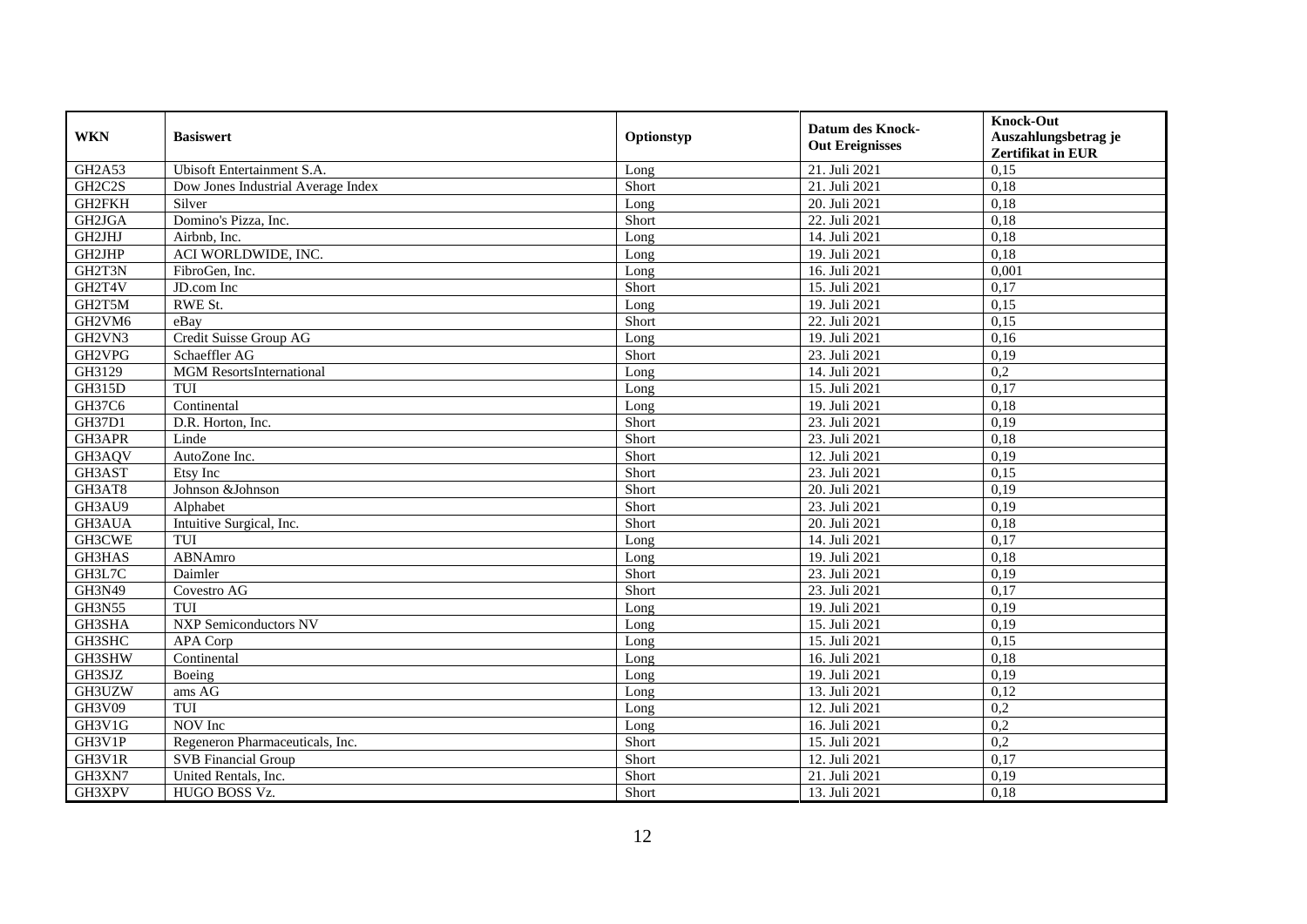| <b>WKN</b>    | <b>Basiswert</b>                     | Optionstyp | <b>Datum des Knock-</b><br><b>Out Ereignisses</b> | <b>Knock-Out</b><br>Auszahlungsbetrag je<br><b>Zertifikat in EUR</b> |
|---------------|--------------------------------------|------------|---------------------------------------------------|----------------------------------------------------------------------|
| GH3ZFB        | Baidu, Inc.                          | Long       | 19. Juli 2021                                     | 0,18                                                                 |
| GH3ZJ9        | Delivery Hero SE                     | Short      | 22. Juli 2021                                     | 0,16                                                                 |
| GH3ZJH        | PROTO LABS, INC                      | Long       | 19. Juli 2021                                     | 0,18                                                                 |
| GH3ZLE        | Halliburton Co                       | Long       | 16. Juli 2021                                     | 0,19                                                                 |
| GH3ZLP        | Hess Corp.                           | Long       | 19. Juli 2021                                     | 0,15                                                                 |
| GH4270        | AutoZone Inc.                        | Short      | 23. Juli 2021                                     | 0.16                                                                 |
| <b>GH429Y</b> | United Rentals, Inc.                 | Short      | 21. Juli 2021                                     | 0,18                                                                 |
| GH42B5        | Beyond Meat, Inc.                    | Long       | 15. Juli 2021                                     | 0,15                                                                 |
| <b>GH42B8</b> | Easyjet                              | Long       | 19. Juli 2021                                     | 0,2                                                                  |
| GH42B9        | EUROSTOXX 50 Index                   | Short      | 12. Juli 2021                                     | 0,17                                                                 |
| GH42CM        | HCA - THE HEALTHCARE COMPANY         | Short      | 20. Juli 2021                                     | 0,17                                                                 |
| GH44MN        | <b>Barratt Developments</b>          | Long       | 16. Juli 2021                                     | 0,19                                                                 |
| <b>GH44N4</b> | <b>COCA-COLA HBC AG-CDI</b>          | Short      | 23. Juli 2021                                     | 0,19                                                                 |
| GH44NH        | Centrica                             | Long       | 23. Juli 2021                                     | 0,2                                                                  |
| GH44P1        | Experian plc                         | Short      | 12. Juli 2021                                     | 0,17                                                                 |
| GH44PC        | <b>ITV</b>                           | Long       | 15. Juli 2021                                     | 0,18                                                                 |
| GH44QW        | Marks & Spencer                      | Long       | 14. Juli 2021                                     | 0,19                                                                 |
| GH44RS        | Next Plc                             | Long       | 19. Juli 2021                                     | 0,18                                                                 |
| GH44SL        | Sage Group                           | Short      | 23. Juli 2021                                     | 0,2                                                                  |
| GH44UP        | <b>Standard Chartered</b>            | Long       | 19. Juli 2021                                     | 0,14                                                                 |
| GH44UZ        | <b>Severn Trent</b>                  | Short      | 13. Juli 2021                                     | 0,19                                                                 |
| GH44V4        | The Weir Group PLC                   | Long       | 19. Juli 2021                                     | 0,15                                                                 |
| GH44VW        | Whitbread PLC                        | Long       | 13. Juli 2021                                     | 0,16                                                                 |
| GH44W1        | The Weir Group PLC                   | Short      | 23. Juli 2021                                     | 0,19                                                                 |
| GH44WM        | Antofagasta                          | Long       | 16. Juli 2021                                     | 0,17                                                                 |
| GH44WR        | <b>Associated British Foods PLC</b>  | Long       | 15. Juli 2021                                     | 0,17                                                                 |
| GH44WS        | <b>Associated British Foods PLC</b>  | Long       | 12. Juli 2021                                     | 0,17                                                                 |
| GH47EH        | <b>Intercontinental Hotels Group</b> | Long       | 19. Juli 2021                                     | 0,15                                                                 |
| <b>GH47F5</b> | Carnival                             | Long       | 19. Juli 2021                                     | 0,09                                                                 |
| GH47GN        | 3i                                   | Short      | 22. Juli 2021                                     | 0,15                                                                 |
| GH47HA        | Bunzl plc                            | Short      | 13. Juli 2021                                     | 0,18                                                                 |
| GH47JB        | Graco Inc                            | Short      | 21. Juli 2021                                     | 0,2                                                                  |
| <b>GH47K8</b> | Facebook                             | Short      | 23. Juli 2021                                     | 0,19                                                                 |
| GH47KM        | Easyjet                              | Long       | 14. Juli 2021                                     | 0,17                                                                 |
| GH47L4        | Ocado Group PLC                      | Long       | 14. Juli 2021                                     | 0,15                                                                 |
| GH47LX        | Illumina, Inc.                       | Short      | 20. Juli 2021                                     | 0,19                                                                 |
| GH4CM3        | Microsoft                            | Short      | 14. Juli 2021                                     | 0,19                                                                 |
| GH4CNA        | <b>SAP</b>                           | Short      | 12. Juli 2021                                     | 0,2                                                                  |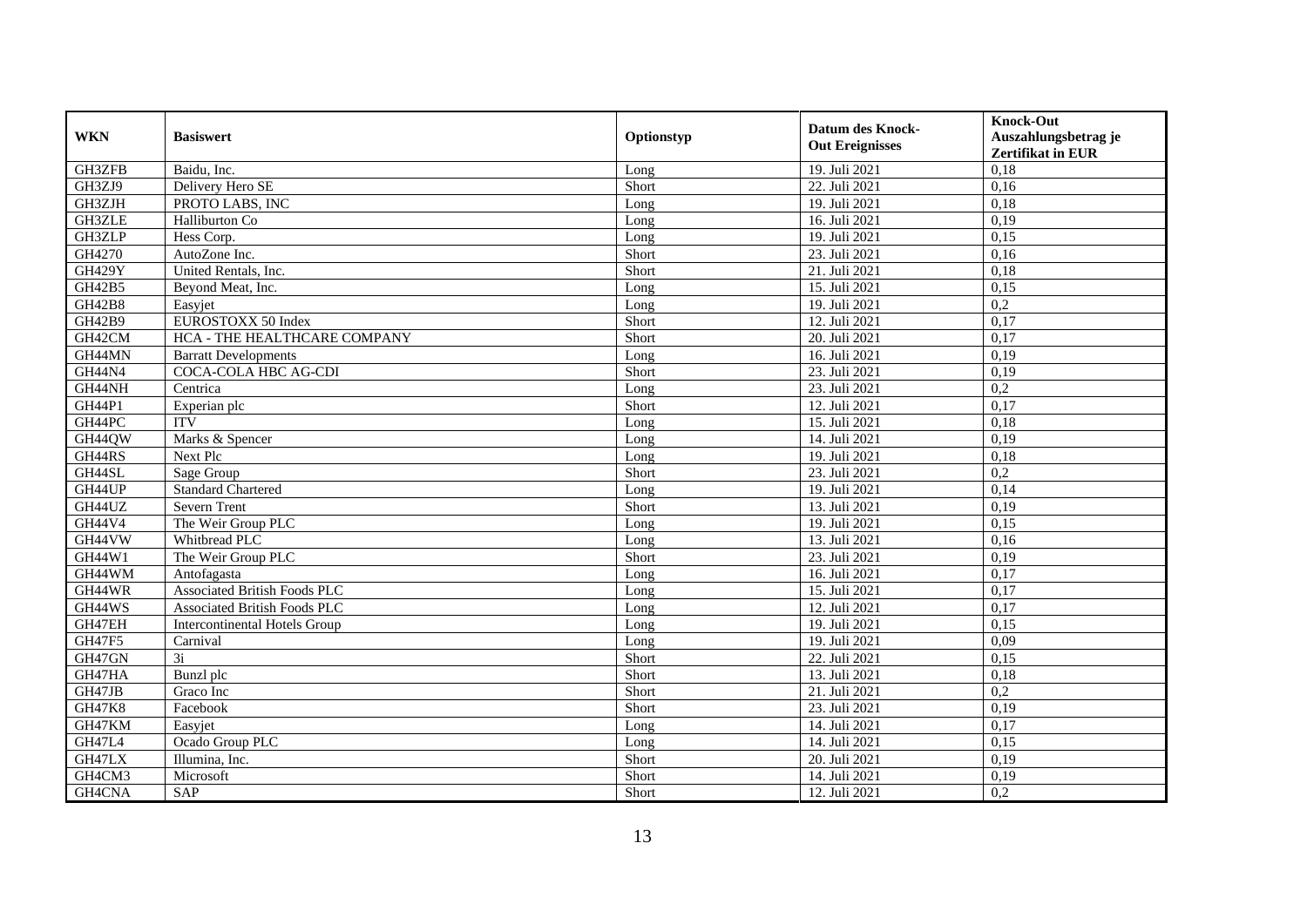| <b>WKN</b> | <b>Basiswert</b>                | Optionstyp | <b>Datum des Knock-</b><br><b>Out Ereignisses</b> | <b>Knock-Out</b><br>Auszahlungsbetrag je<br>Zertifikat in EUR |
|------------|---------------------------------|------------|---------------------------------------------------|---------------------------------------------------------------|
| GH4CP6     | AtoS                            | Long       | 12. Juli 2021                                     | 0,17                                                          |
| GH4G4H     | Rolls-Royce                     | Long       | 12. Juli 2021                                     | 0,2                                                           |
| GH4G4N     | Occidental Petroleum            | Long       | 19. Juli 2021                                     | 0,19                                                          |
| GH4K81     | FibroGen, Inc.                  | Long       | 16. Juli 2021                                     | 0,001                                                         |
| GH4K93     | <b>SMA</b> Solar Technology     | Long       | 19. Juli 2021                                     | 0,18                                                          |
| GH4MF1     | TechnipFMC                      | Long       | 19. Juli 2021                                     | 0,14                                                          |
| GH4MFN     | Square                          | Short      | 22. Juli 2021                                     | 0,19                                                          |
| GH4MGM     | FibroGen, Inc.                  | Long       | 16. Juli 2021                                     | 0,001                                                         |
| GH4QD3     | Roper Industries Inc            | Short      | 23. Juli 2021                                     | 0,19                                                          |
| GH4QEP     | Wienerberger                    | Short      | 23. Juli 2021                                     | 0,18                                                          |
| GH4QFA     | Siemens Gamesa Renewable Energy | Long       | 15. Juli 2021                                     | 0,001                                                         |
| GH4QFK     | Shopify Inc.                    | Short      | 23. Juli 2021                                     | 0,17                                                          |
| GH4QGD     | BROOKS AUTOMATION, INC.         | Long       | 19. Juli 2021                                     | 0,14                                                          |
| GH4QPX     | Light, Sweet Crude Oil Future   | Short      | 23. Juli 2021                                     | 0,2                                                           |
| GH4QRT     | <b>Cotton Future</b>            | Short      | 22. Juli 2021                                     | 0,17                                                          |
| GH4QRV     | <b>Cotton Future</b>            | Short      | 13. Juli 2021                                     | 0,19                                                          |
| GH4QT9     | <b>Wheat Future</b>             | Short      | 21. Juli 2021                                     | 0,2                                                           |
| GH4QTB     | Wheat Future                    | Short      | 16. Juli 2021                                     | 0,17                                                          |
| GH4QUX     | Light, Sweet Crude Oil Future   | Short      | 23. Juli 2021                                     | 0,2                                                           |
| GH4QY7     | <b>Wheat Future</b>             | Short      | 16. Juli 2021                                     | 0,17                                                          |
| GH4SY0     | eBay                            | Short      | 22. Juli 2021                                     | 0,14                                                          |
| GH4SY2     | eBay                            | Short      | 22. Juli 2021                                     | 0,15                                                          |
| GH4SY4     | The Trade Desk, Inc.            | Short      | 23. Juli 2021                                     | 0,16                                                          |
| GH4SYT     | Microsoft                       | Short      | 23. Juli 2021                                     | 0,19                                                          |
| GH4SYW     | <b>NXP Semiconductors NV</b>    | Long       | 19. Juli 2021                                     | 0,13                                                          |
| GH4SZT     | Morgan Stanley                  | Short      | 21. Juli 2021                                     | 0,15                                                          |
| GH4T04     | Trip.com Group Limited          | Long       | 22. Juli 2021                                     | 0,16                                                          |
| GH4W17     | Plug Power                      | Long       | 19. Juli 2021                                     | 0,19                                                          |
| GH4W3L     | Match Group, Inc.               | Short      | 23. Juli 2021                                     | 0,18                                                          |
| GH4YJ0     | NIO Inc                         | Long       | 19. Juli 2021                                     | 0,17                                                          |
| GH4YJ9     | Uber Technologies, Inc.         | Long       | 19. Juli 2021                                     | 0,19                                                          |
| GH4YKS     | Infineon                        | Long       | 19. Juli 2021                                     | 0,17                                                          |
| GH4YKW     | Renault                         | Long       | 19. Juli 2021                                     | 0,14                                                          |
| GH4YLP     | Mosaic Co                       | Long       | 19. Juli 2021                                     | 0,18                                                          |
| GH4YMW     | <b>GRENKE AG</b>                | Long       | 15. Juli 2021                                     | 0,17                                                          |
| GH51R5     | ADYEN N.V.                      | Short      | 12. Juli 2021                                     | 0,16                                                          |
| GH51SB     | Aurelius                        | Long       | 15. Juli 2021                                     | 0,19                                                          |
| GH51SW     | <b>SMA Solar Technology</b>     | Long       | 15. Juli 2021                                     | 0,17                                                          |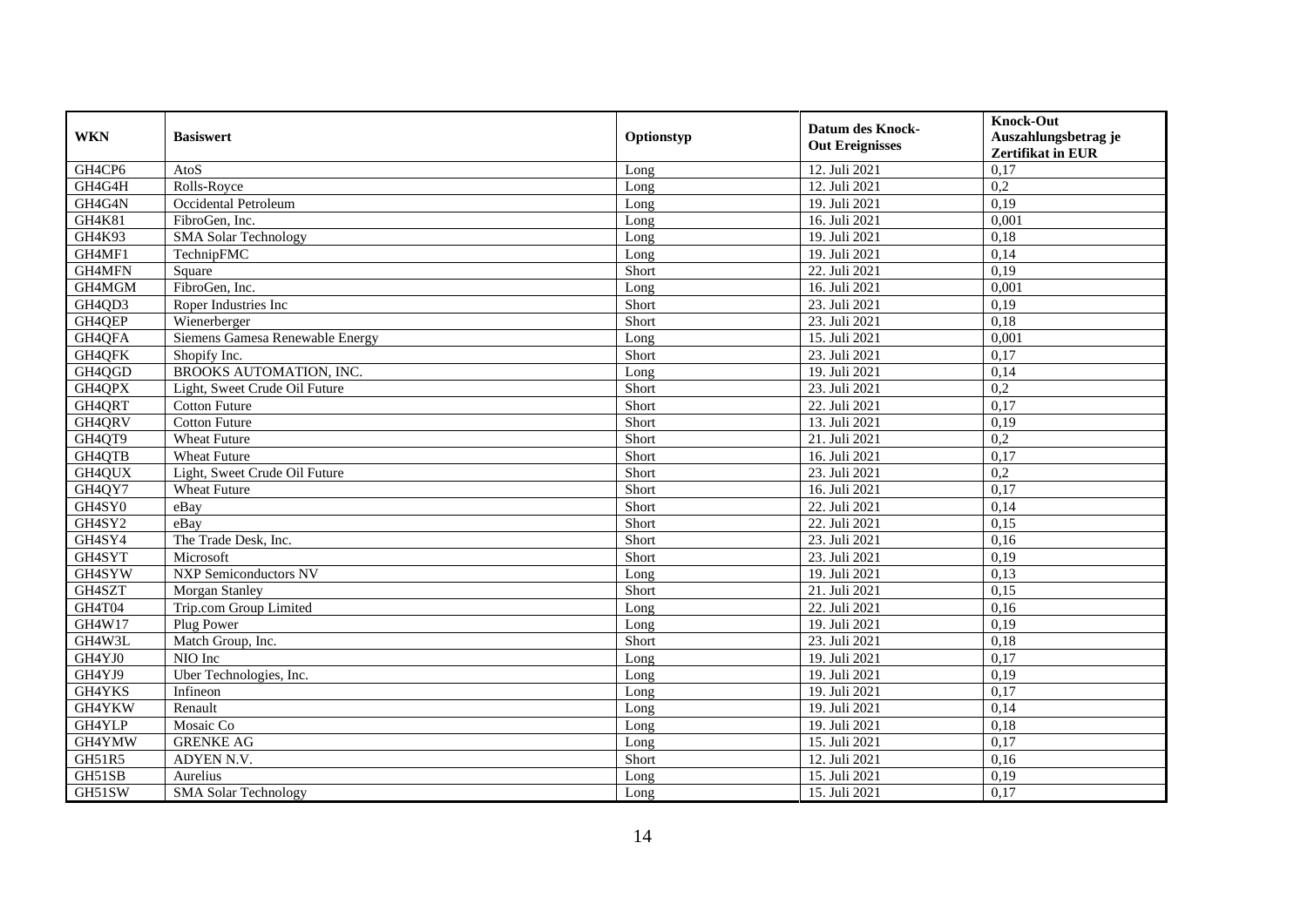| <b>WKN</b>    | <b>Basiswert</b>                 | Optionstyp | <b>Datum des Knock-</b><br><b>Out Ereignisses</b> | <b>Knock-Out</b><br>Auszahlungsbetrag je<br>Zertifikat in EUR |
|---------------|----------------------------------|------------|---------------------------------------------------|---------------------------------------------------------------|
| GH5615        | Lufthansa                        | Long       | 19. Juli 2021                                     | 0,15                                                          |
| GH562T        | Rolls-Royce                      | Long       | 12. Juli 2021                                     | 0,19                                                          |
| GH563A        | HUGO BOSS Vz.                    | Short      | 14. Juli 2021                                     | 0,15                                                          |
| <b>GH563X</b> | <b>ADO</b> Properties SA         | Long       | 19. Juli 2021                                     | 0,14                                                          |
| GH564N        | Galapagos N.V.                   | Long       | 15. Juli 2021                                     | 0,001                                                         |
| GH5849        | Airbus                           | Short      | 22. Juli 2021                                     | 0.15                                                          |
| GH5A7M        | <b>BioNTech SE - ADR</b>         | Short      | 19. Juli 2021                                     | 0,18                                                          |
| GH5CU7        | <b>Hypoport AG</b>               | Short      | 23. Juli 2021                                     | 0,15                                                          |
| GH5CUN        | Match Group, Inc.                | Short      | 23. Juli 2021                                     | 0,19                                                          |
| GH5CUT        | DAX (Performance Index)          | Short      | 12. Juli 2021                                     | 0,19                                                          |
| GH5CWT        | Arconic Corp                     | Long       | 19. Juli 2021                                     | 0,12                                                          |
| GH5CYA        | Deutsche Post                    | Short      | 22. Juli 2021                                     | 0,2                                                           |
| GH5EQ0        | Rolls-Royce                      | Short      | 21. Juli 2021                                     | 0,19                                                          |
| <b>GH5ERR</b> | Alphabet - Class A               | Short      | 14. Juli 2021                                     | 0,19                                                          |
| GH5ERY        | Delivery Hero SE                 | Short      | 22. Juli 2021                                     | 0,18                                                          |
| GH5H27        | Facebook                         | Short      | 23. Juli 2021                                     | 0,19                                                          |
| GH5LPU        | Teledyne Technologies Inc        | Short      | $\overline{21}$ . Juli 2021                       | 0,19                                                          |
| GH5R24        | <b>Ballard Power Systems Inc</b> | Long       | 15. Juli 2021                                     | 0,16                                                          |
| GH5R27        | Beyond Meat, Inc.                | Long       | 19. Juli 2021                                     | 0,18                                                          |
| GH5R36        | E.ON                             | Short      | 15. Juli 2021                                     | 0,16                                                          |
| GH5R4A        | Plug Power                       | Long       | 13. Juli 2021                                     | 0,18                                                          |
| GH5TZK        | Carnival                         | Long       | 13. Juli 2021                                     | 0,2                                                           |
| GH5TZM        | Carnival                         | Long       | 19. Juli 2021                                     | 0,17                                                          |
| <b>GH5U11</b> | Tesla Inc                        | Long       | 19. Juli 2021                                     | 0,2                                                           |
| GH5U19        | Rheinmetall                      | Long       | 19. Juli 2021                                     | 0.16                                                          |
| GH5WLA        | Galapagos N.V.                   | Long       | 15. Juli 2021                                     | 0,18                                                          |
| GH5WNN        | Plug Power                       | Long       | 14. Juli 2021                                     | 0,19                                                          |
| GH61N0        | Hochtief                         | Long       | 19. Juli 2021                                     | 0,2                                                           |
| GH61NB        | Evraz                            | Long       | 19. Juli 2021                                     | 0,15                                                          |
| GH61NH        | BioNTech SE - ADR                | Short      | 19. Juli 2021                                     | 0,18                                                          |
| GH61NM        | Tesla Inc                        | Long       | 15. Juli 2021                                     | 0,18                                                          |
| GH61P6        | NIO Inc                          | Long       | 23. Juli 2021                                     | 0,04                                                          |
| GH61QB        | Delivery Hero SE                 | Short      | 22. Juli 2021                                     | 0,19                                                          |
| GH61RH        | FibroGen, Inc.                   | Long       | 19. Juli 2021                                     | 0,001                                                         |
| GH61RS        | TechnipFMC                       | Long       | 13. Juli 2021                                     | 0,19                                                          |
| GH64J3        | MarketAxess Holdings Inc.        | Short      | 21. Juli 2021                                     | 0,19                                                          |
| GH64KX        | ThyssenKrupp                     | Long       | 15. Juli 2021                                     | 0,14                                                          |
| GH64L5        | ThyssenKrupp                     | Long       | 19. Juli 2021                                     | 0,2                                                           |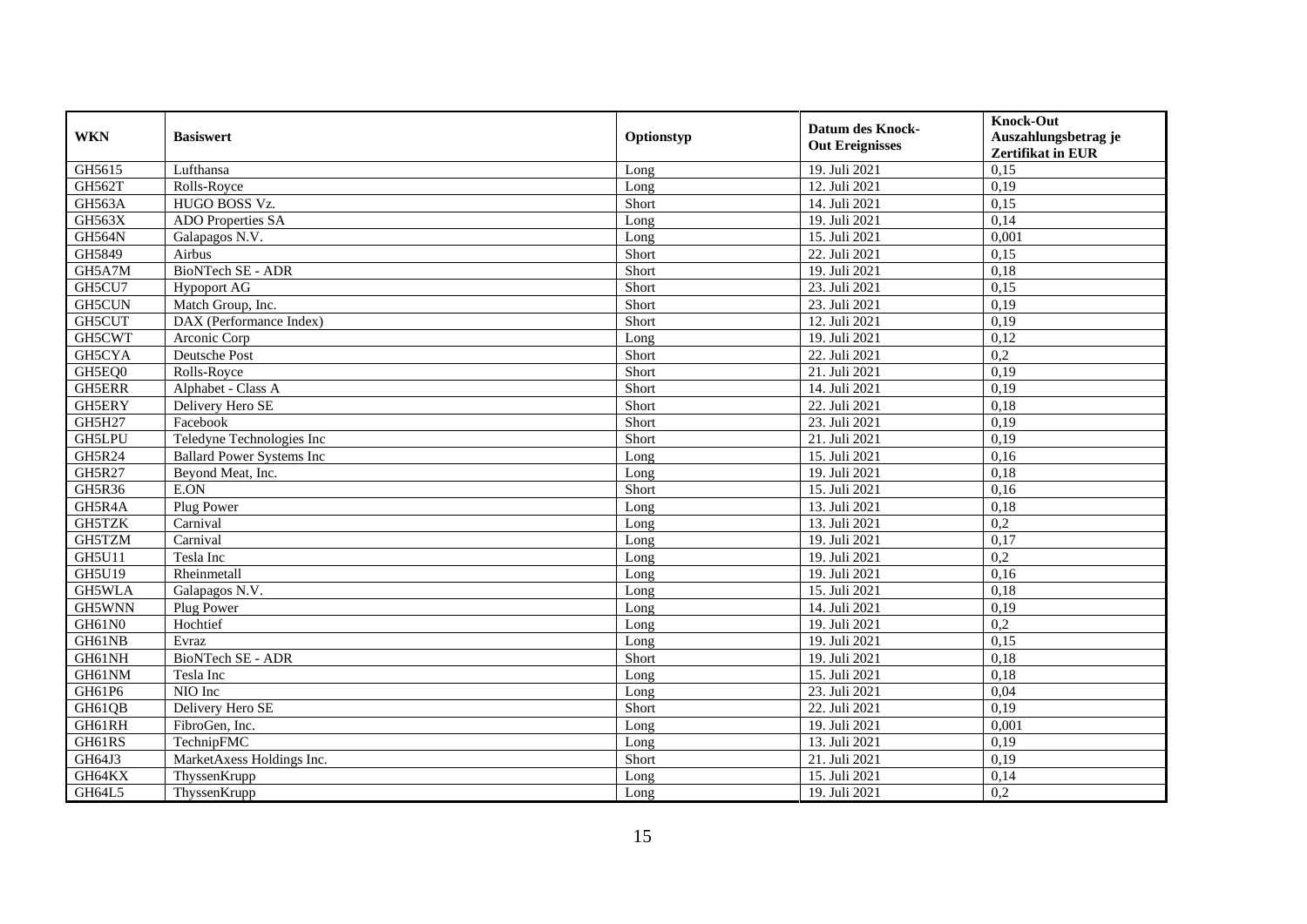| <b>WKN</b>         | <b>Basiswert</b>                                    | Optionstyp | <b>Datum des Knock-</b><br><b>Out Ereignisses</b> | <b>Knock-Out</b><br>Auszahlungsbetrag je<br>Zertifikat in EUR |
|--------------------|-----------------------------------------------------|------------|---------------------------------------------------|---------------------------------------------------------------|
| GH64LG             | Intuit Inc.                                         | Short      | 23. Juli 2021                                     | 0,18                                                          |
| GH64N5             | NIO Inc                                             | Long       | 23. Juli 2021                                     | 0,17                                                          |
| GH64N8             | NIO Inc                                             | Long       | 23. Juli 2021                                     | 0,08                                                          |
| <b>GH677D</b>      | Silver                                              | Long       | 19. Juli 2021                                     | 0,19                                                          |
| GH6782             | <b>GRENKE AG</b>                                    | Long       | 15. Juli 2021                                     | 0,19                                                          |
| GH67A0             | Siemens Gamesa Renewable Energy                     | Long       | 15. Juli 2021                                     | 0,001                                                         |
| GH67AQ             | Infineon                                            | Long       | 19. Juli 2021                                     | 0,18                                                          |
| GH67B2             | Apple                                               | Short      | 14. Juli 2021                                     | 0,19                                                          |
| GH67BK             | NIO Inc                                             | Long       | 14. Juli 2021                                     | 0,18                                                          |
| GH6B4J             | Freeport-McMoRan                                    | Long       | 19. Juli 2021                                     | 0,12                                                          |
| GH6JH7             | <b>TAL Education Group</b>                          | Long       | 23. Juli 2021                                     | 0,001                                                         |
| GH6TPW             | Square                                              | Short      | 21. Juli 2021                                     | 0,2                                                           |
| GH6TRA             | <b>BioNTech SE - ADR</b>                            | Short      | 19. Juli 2021                                     | 0,13                                                          |
| <b>GH6TRN</b>      | <b>BioNTech SE - ADR</b>                            | Short      | 22. Juli 2021                                     | 0,18                                                          |
| GH6TS7             | BioNTech SE - ADR                                   | Short      | 19. Juli 2021                                     | 0,2                                                           |
| GH6XUJ             | MorphoSys AG                                        | Long       | 15. Juli 2021                                     | 0,19                                                          |
| GH6XV3             | Freeport-McMoRan                                    | Long       | 16. Juli 2021                                     | 0,14                                                          |
| GH6XVB             | <b>International Consolidated Airlines Group SA</b> | Long       | 12. Juli 2021                                     | 0,19                                                          |
| GH6XW3             | ResMed Inc.                                         | Short      | 22. Juli 2021                                     | 0,19                                                          |
| GH6XXC             | Porsche                                             | Short      | 22. Juli 2021                                     | 0,19                                                          |
| GH6XY7             | LIVERAMP HOLDINGS, INC.                             | Long       | 19. Juli 2021                                     | 0,19                                                          |
| GH6XYC             | Fresnillo                                           | Long       | 23. Juli 2021                                     | 0,19                                                          |
| GH74B3             | PInduoduo Inc. - ADR                                | Long       | 20. Juli 2021                                     | 0,2                                                           |
| GH74D4             | Peloton Interactive Inc.                            | Short      | 20. Juli 2021                                     | 0,14                                                          |
| GH74EH             | Diamondback Energy Inc                              | Long       | 16. Juli 2021                                     | 0,2                                                           |
| GH74F4             | Peloton Interactive Inc.                            | Short      | 20. Juli 2021                                     | 0,15                                                          |
| GH74GM             | Micron Technology                                   | Long       | 15. Juli 2021                                     | 0,19                                                          |
| GH74GT             | Plug Power                                          | Long       | 13. Juli 2021                                     | 0,17                                                          |
| GH76ZH             | <b>BioNTech SE - ADR</b>                            | Short      | 19. Juli 2021                                     | 0,16                                                          |
| GH7700             | BioNTech SE - ADR                                   | Short      | 20. Juli 2021                                     | 0.16                                                          |
| GH7703             | BioNTech SE - ADR                                   | Short      | 23. Juli 2021                                     | 0,19                                                          |
| GH7706             | BioNTech SE - ADR                                   | Short      | 22. Juli 2021                                     | 0,19                                                          |
| GH7707             | <b>BioNTech SE - ADR</b>                            | Short      | 21. Juli 2021                                     | 0,14                                                          |
| <b>GH770R</b>      | BioNTech SE - ADR                                   | Short      | 16. Juli 2021                                     | 0,16                                                          |
| G <sub>H7711</sub> | BioNTech SE - ADR                                   | Short      | 22. Juli 2021                                     | 0,16                                                          |
| <b>GH771B</b>      | BioNTech SE - ADR                                   | Short      | 21. Juli 2021                                     | 0,18                                                          |
| <b>GH771F</b>      | BioNTech SE - ADR                                   | Short      | 22. Juli 2021                                     | 0,15                                                          |
| GH79FK             | <b>AIXTRON SE</b>                                   | Long       | 19. Juli 2021                                     | 0,2                                                           |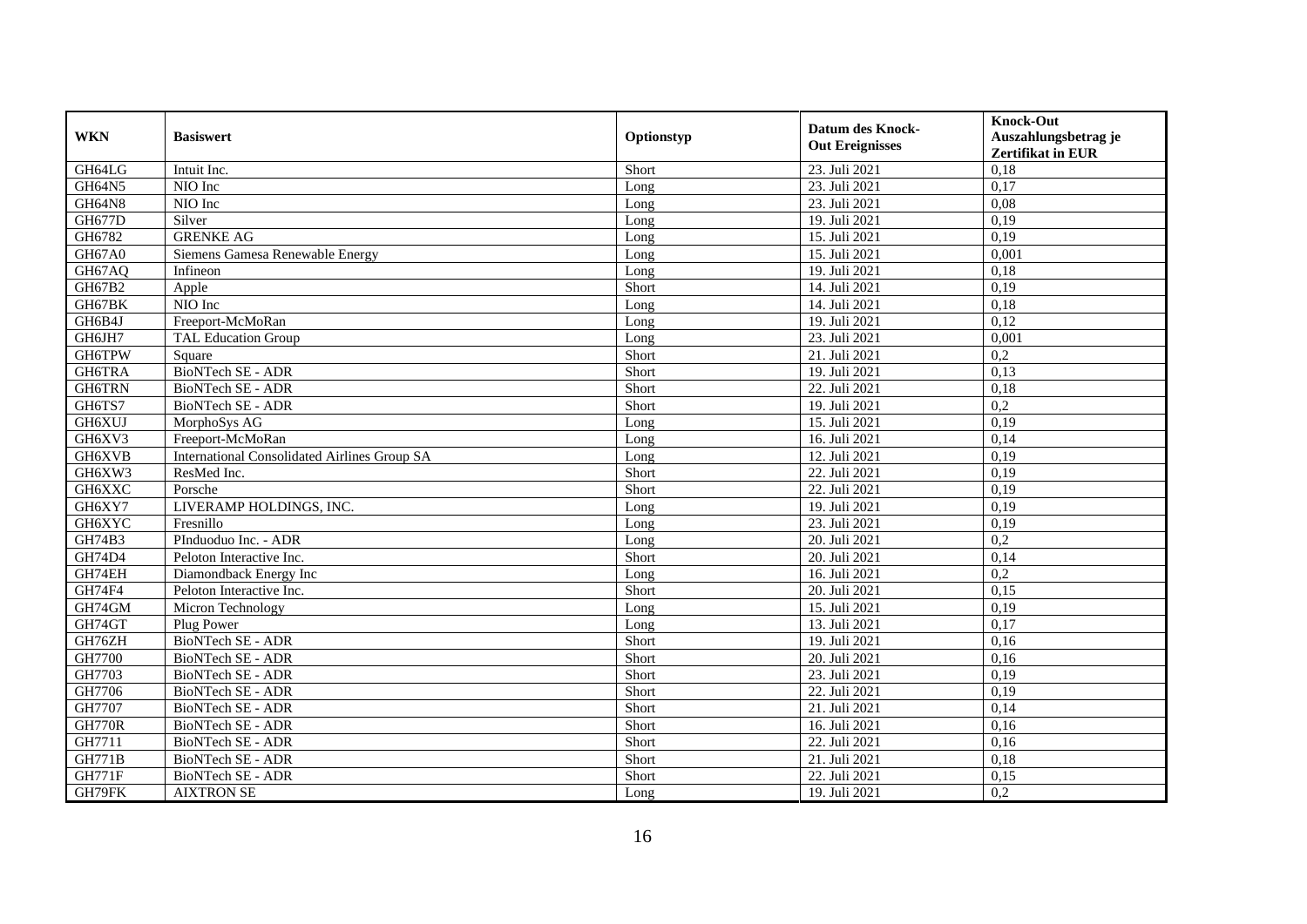| <b>WKN</b>    | <b>Basiswert</b>                | Optionstyp | <b>Datum des Knock-</b><br><b>Out Ereignisses</b> | <b>Knock-Out</b><br>Auszahlungsbetrag je<br>Zertifikat in EUR |
|---------------|---------------------------------|------------|---------------------------------------------------|---------------------------------------------------------------|
| GH79G9        | MorphoSys AG                    | Long       | 14. Juli 2021                                     | 0,17                                                          |
| GH79GJ        | Siemens Gamesa Renewable Energy | Long       | 15. Juli 2021                                     | 0,001                                                         |
| GH79GW        | Baidu, Inc.                     | Long       | 23. Juli 2021                                     | 0,1                                                           |
| GH7ARZ        | BioNTech SE - ADR               | Short      | 16. Juli 2021                                     | 0,19                                                          |
| GH7ASP        | <b>BioNTech SE - ADR</b>        | Short      | 20. Juli 2021                                     | 0,16                                                          |
| GH7ASV        | MorphoSys AG                    | Long       | 15. Juli 2021                                     | 0,15                                                          |
| GH7CSU        | TUI                             | Long       | 14. Juli 2021                                     | 0,16                                                          |
| GH7CTP        | MorphoSys AG                    | Long       | 14. Juli 2021                                     | 0,14                                                          |
| GH7CU9        | MorphoSys AG                    | Long       | 15. Juli 2021                                     | 0,17                                                          |
| GH7GU3        | HelloFresh SE                   | Short      | 23. Juli 2021                                     | 0,19                                                          |
| GH7GV5        | HelloFresh SE                   | Short      | 22. Juli 2021                                     | 0,18                                                          |
| GH7GW1        | Adobe Inc.                      | Short      | 14. Juli 2021                                     | 0,19                                                          |
| GH7K34        | Siemens Energy AG               | Long       | 20. Juli 2021                                     | 0,19                                                          |
| <b>GH7K38</b> | Siemens Energy AG               | Long       | 20. Juli 2021                                     | 0,19                                                          |
| GH7K3B        | Siemens Energy AG               | Long       | 15. Juli 2021                                     | 0,001                                                         |
| GH7K3F        | <b>Siemens Energy AG</b>        | Long       | 15. Juli 2021                                     | 0,06                                                          |
| GH7K3J        | Siemens Energy AG               | Long       | 15. Juli 2021                                     | 0,19                                                          |
| <b>GH7K45</b> | Siemens Energy AG               | Long       | 15. Juli 2021                                     | 0,04                                                          |
| GH7K49        | <b>Siemens Energy AG</b>        | Long       | 15. Juli 2021                                     | 0,01                                                          |
| GH7K4F        | Siemens Energy AG               | Long       | 15. Juli 2021                                     | 0,001                                                         |
| GH7K4M        | <b>Siemens Energy AG</b>        | Long       | 15. Juli 2021                                     | 0,001                                                         |
| GH7K4R        | Siemens Energy AG               | Long       | 15. Juli 2021                                     | 0,18                                                          |
| GH7K4S        | TUI                             | Long       | 19. Juli 2021                                     | 0,14                                                          |
| <b>GH7K54</b> | Siemens Energy AG               | Long       | 15. Juli 2021                                     | 0,13                                                          |
| GH7PAT        | ThyssenKrupp                    | Long       | 15. Juli 2021                                     | 0,16                                                          |
| GH7QQD        | TUI                             | Long       | 15. Juli 2021                                     | 0,16                                                          |
| GH7QR2        | <b>HollyFrontier Corp</b>       | Long       | 19. Juli 2021                                     | 0,18                                                          |
| GH7QRT        | ThyssenKrupp                    | Long       | 19. Juli 2021                                     | 0,18                                                          |
| GH7QT2        | TUI                             | Long       | 14. Juli 2021                                     | 0,15                                                          |
| GH7ULJ        | Moderna Inc                     | Short      | 19. Juli 2021                                     | 0,18                                                          |
| GH7ULQ        | Moderna Inc                     | Short      | 23. Juli 2021                                     | 0,19                                                          |
| GH7ULS        | Shopify Inc.                    | Short      | 23. Juli 2021                                     | 0,2                                                           |
| GH7ULZ        | Shopify Inc.                    | Short      | 21. Juli 2021                                     | 0,19                                                          |
| GH7UN9        | <b>BioNTech SE - ADR</b>        | Short      | 22. Juli 2021                                     | 0,19                                                          |
| GH7UNC        | <b>BioNTech SE - ADR</b>        | Short      | 23. Juli 2021                                     | 0,17                                                          |
| GH7UNH        | Moderna Inc                     | Short      | 16. Juli 2021                                     | 0,18                                                          |
| GH7WU7        | RingCentral, Inc.               | Long       | 19. Juli 2021                                     | 0,001                                                         |
| GH7WUA        | Siemens Gamesa Renewable Energy | Long       | 15. Juli 2021                                     | 0,001                                                         |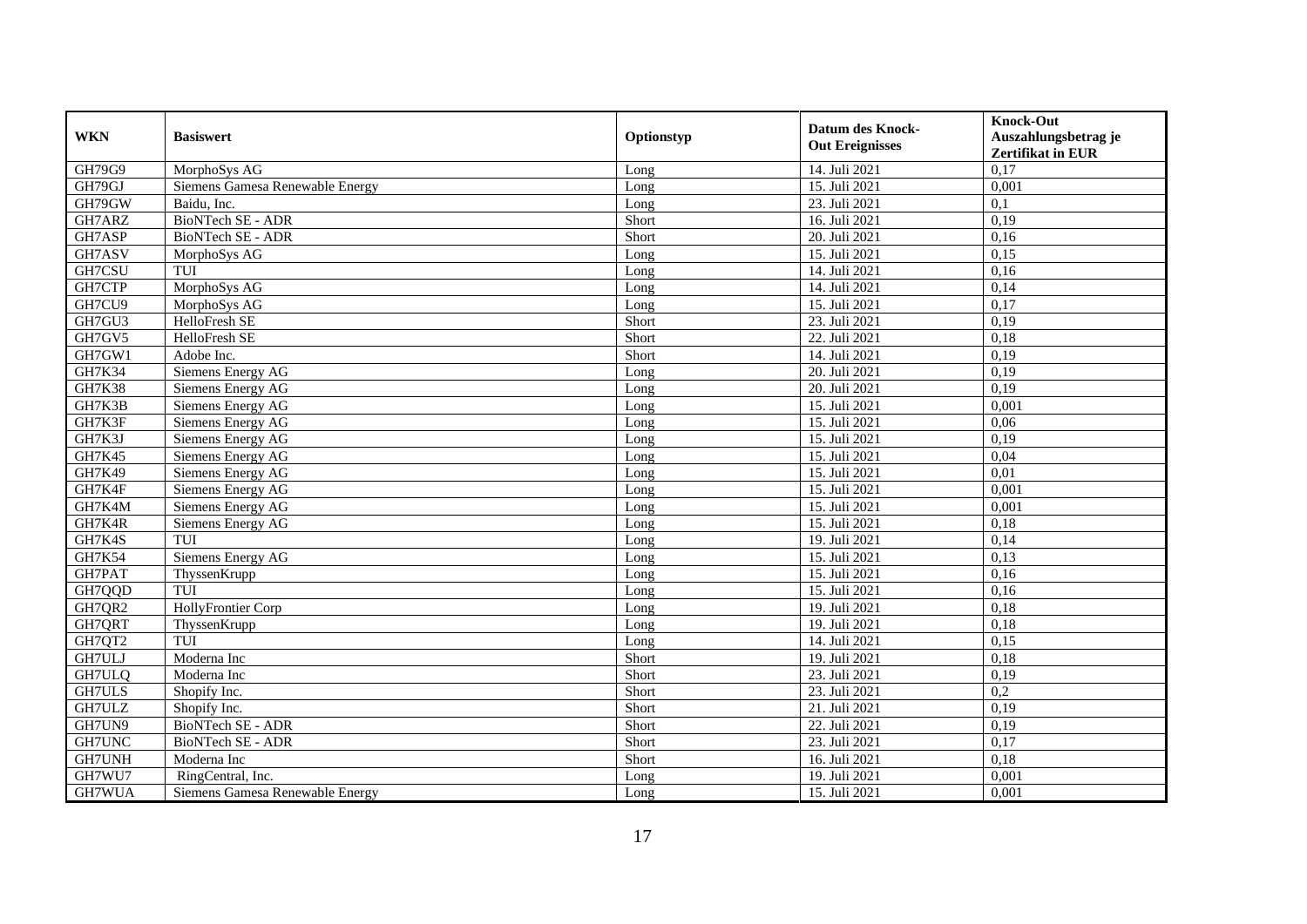| <b>WKN</b>    | <b>Basiswert</b>            | Optionstyp | <b>Datum des Knock-</b><br><b>Out Ereignisses</b> | <b>Knock-Out</b><br>Auszahlungsbetrag je<br>Zertifikat in EUR |
|---------------|-----------------------------|------------|---------------------------------------------------|---------------------------------------------------------------|
| GH7WUE        | <b>CUREVAC NV</b>           | Long       | 14. Juli 2021                                     | 0,15                                                          |
| GH7WUJ        | Momo Inc                    | Long       | 19. Juli 2021                                     | 0,06                                                          |
| GH7WVN        | TUI                         | Long       | 14. Juli 2021                                     | 0,17                                                          |
| GH7WWP        | BioNTech SE - ADR           | Short      | 22. Juli 2021                                     | 0,14                                                          |
| GH7WWZ        | MorphoSys AG                | Long       | 19. Juli 2021                                     | 0,15                                                          |
| GH7WX1        | Carnival                    | Long       | 19. Juli 2021                                     | 0.07                                                          |
| GH7WXE        | Momo Inc                    | Long       | 16. Juli 2021                                     | 0,19                                                          |
| GH7WXP        | MorphoSys AG                | Long       | 15. Juli 2021                                     | 0,19                                                          |
| GH7WXZ        | JD.com Inc                  | Long       | 23. Juli 2021                                     | 0,16                                                          |
| GH7WYH        | TUI                         | Long       | 12. Juli 2021                                     | 0,17                                                          |
| GH7WYR        | Momo Inc                    | Long       | 16. Juli 2021                                     | 0,18                                                          |
| GH7WYW        | Baidu, Inc.                 | Long       | 19. Juli 2021                                     | 0,12                                                          |
| GH7Z4T        | Varta AG                    | Short      | 21. Juli 2021                                     | 0,17                                                          |
| GH7Z5X        | <b>BioNTech SE - ADR</b>    | Short      | 21. Juli 2021                                     | 0,17                                                          |
| GH81TM        | Peloton Interactive Inc.    | Short      | 20. Juli 2021                                     | 0,16                                                          |
| GH83ZY        | TUI                         | Long       | 19. Juli 2021                                     | 0,14                                                          |
| <b>GH841R</b> | TUI                         | Long       | 19. Juli 2021                                     | 0,19                                                          |
| <b>GH841T</b> | <b>TAL Education Group</b>  | Long       | 23. Juli 2021                                     | 0,001                                                         |
| GH8425        | TUI                         | Long       | 14. Juli 2021                                     | 0,12                                                          |
| <b>GH842F</b> | <b>TAL Education Group</b>  | Long       | 23. Juli 2021                                     | 0,001                                                         |
| <b>GH842Z</b> | TAL Education Group         | Long       | 23. Juli 2021                                     | 0,17                                                          |
| GH8436        | Siemens Energy AG           | Long       | 15. Juli 2021                                     | 0.001                                                         |
| <b>GH843D</b> | <b>SMA Solar Technology</b> | Long       | 15. Juli 2021                                     | 0,12                                                          |
| GH843J        | TUI                         | Long       | 12. Juli 2021                                     | 0,18                                                          |
| <b>GH844D</b> | ThyssenKrupp                | Long       | 16. Juli 2021                                     | 0,2                                                           |
| <b>GH844T</b> | <b>SMA Solar Technology</b> | Long       | 19. Juli 2021                                     | 0,18                                                          |
| <b>GH844U</b> | Shopify Inc.                | Short      | 22. Juli 2021                                     | 0,19                                                          |
| <b>GH844V</b> | <b>SMA Solar Technology</b> | Long       | 15. Juli 2021                                     | 0,19                                                          |
| <b>GH845C</b> | TUI                         | Long       | 14. Juli 2021                                     | 0,17                                                          |
| GH86EF        | TUI                         | Long       | 14. Juli 2021                                     | 0,2                                                           |
| GH86ET        | FibroGen, Inc.              | Long       | 16. Juli 2021                                     | 0,19                                                          |
| GH86FB        | Baidu, Inc.                 | Long       | 19. Juli 2021                                     | 0,16                                                          |
| GH86FJ        | TUI                         | Long       | 15. Juli 2021                                     | 0,18                                                          |
| GH86GA        | Momo Inc                    | Long       | 19. Juli 2021                                     | 0,16                                                          |
| GH86GD        | <b>SMA Solar Technology</b> | Long       | 15. Juli 2021                                     | 0,2                                                           |
| <b>GH88N7</b> | Plug Power                  | Long       | 19. Juli 2021                                     | 0,17                                                          |
| GH88ND        | <b>CUREVAC NV</b>           | Long       | 13. Juli 2021                                     | 0,18                                                          |
| GH8G4D        | Carnival Corporation        | Long       | 19. Juli 2021                                     | 0,12                                                          |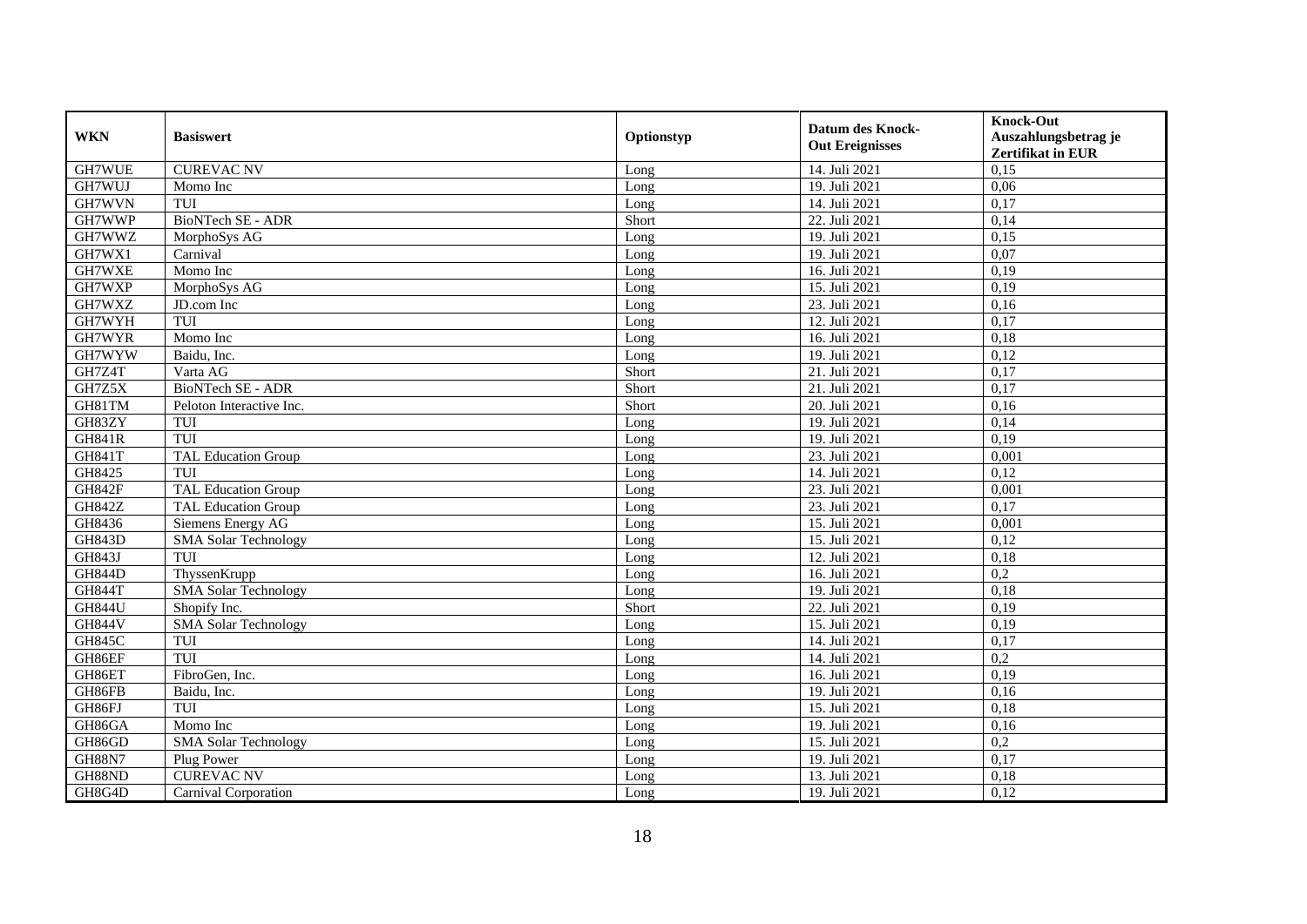| <b>WKN</b>    | <b>Basiswert</b>            | Optionstyp | <b>Datum des Knock-</b><br><b>Out Ereignisses</b> | <b>Knock-Out</b><br>Auszahlungsbetrag je<br>Zertifikat in EUR |
|---------------|-----------------------------|------------|---------------------------------------------------|---------------------------------------------------------------|
| GH8G5T        | Carnival Corporation        | Long       | 16. Juli 2021                                     | 0,17                                                          |
| GH8G6T        | Baidu, Inc.                 | Long       | 23. Juli 2021                                     | 0,19                                                          |
| GH8G7X        | Carnival Corporation        | Long       | 16. Juli 2021                                     | 0,2                                                           |
| GH8G90        | Carnival                    | Long       | 19. Juli 2021                                     | 0,14                                                          |
| GH8G9U        | BP                          | Long       | 19. Juli 2021                                     | 0,17                                                          |
| GH8G9V        | BP                          | Long       | 19. Juli 2021                                     | 0,16                                                          |
| GH8G9W        | <b>BP</b>                   | Long       | 15. Juli 2021                                     | 0,17                                                          |
| GH8GAF        | <b>SMA Solar Technology</b> | Long       | 19. Juli 2021                                     | 0,14                                                          |
| GH8GAM        | The Trade Desk, Inc.        | Short      | 23. Juli 2021                                     | 0,17                                                          |
| GH8GB2        | <b>BioNTech SE - ADR</b>    | Short      | 20. Juli 2021                                     | 0,17                                                          |
| GH8GBD        | Lufthansa                   | Long       | 19. Juli 2021                                     | 0,17                                                          |
| GH8GBU        | <b>BP</b>                   | Long       | 16. Juli 2021                                     | 0,18                                                          |
| GH8GBW        | <b>BP</b>                   | Long       | 19. Juli 2021                                     | 0,15                                                          |
| GH8GCE        | The Trade Desk, Inc.        | Short      | 23. Juli 2021                                     | 0,18                                                          |
| GH8GCW        | <b>SMA Solar Technology</b> | Long       | 19. Juli 2021                                     | 0,18                                                          |
| GH8GCX        | <b>SMA Solar Technology</b> | Long       | 15. Juli 2021                                     | 0,17                                                          |
| GH8GD2        | Baidu, Inc.                 | Long       | 23. Juli 2021                                     | 0,2                                                           |
| GH8LVZ        | Nordex SE                   | Long       | 15. Juli 2021                                     | 0.18                                                          |
| GH8LW9        | Nordex SE                   | Long       | 15. Juli 2021                                     | 0,19                                                          |
| GH8LWE        | Nordex SE                   | Long       | 12. Juli 2021                                     | 0,2                                                           |
| <b>GH8LXA</b> | Nordex SE                   | Long       | 19. Juli 2021                                     | 0,17                                                          |
| GH8LXJ        | Nordex SE                   | Long       | 16. Juli 2021                                     | 0,07                                                          |
| GH8LYQ        | Nordex SE                   | Long       | $\overline{15}$ . Juli 2021                       | 0,17                                                          |
| GH8LYU        | Nordex SE                   | Long       | 16. Juli 2021                                     | 0,16                                                          |
| <b>GH8LYX</b> | Nordex SE                   | Long       | 15. Juli 2021                                     | 0,14                                                          |
| GH8LYZ        | Nordex SE                   | Long       | 19. Juli 2021                                     | 0,15                                                          |
| GH8LZC        | NIO Inc                     | Long       | 23. Juli 2021                                     | 0,16                                                          |
| GH8PNY        | <b>SMA Solar Technology</b> | Long       | 19. Juli 2021                                     | 0.18                                                          |
| GH8U9G        | TAL Education Group         | Long       | 23. Juli 2021                                     | 0,001                                                         |
| GH8Y03        | <b>ENSTAR GROUP LIMITE</b>  | Short      | 23. Juli 2021                                     | 0,2                                                           |
| GH8Y05        | <b>ENSTAR GROUP LIMITED</b> | Short      | 15. Juli 2021                                     | 0,001                                                         |
| GH8Y06        | <b>ENSTAR GROUP LIMITED</b> | Short      | 15. Juli 2021                                     | 0.001                                                         |
| GH8Y0E        | <b>ENSTAR GROUP LIMITED</b> | Short      | 15. Juli 2021                                     | 0,14                                                          |
| GH8Y0F        | <b>ENSTAR GROUP LIMITED</b> | Short      | 15. Juli 2021                                     | 0,001                                                         |
| GH8Y1Z        | <b>Siemens Energy AG</b>    | Long       | 15. Juli 2021                                     | 0,001                                                         |
| GH8Y25        | Siemens Energy AG           | Long       | 15. Juli 2021                                     | 0,001                                                         |
| GH8Y5X        | <b>ENSTAR GROUP LIMITED</b> | Short      | 15. Juli 2021                                     | 0,001                                                         |
| GH8Y5Z        | <b>ENSTAR GROUP LIMITED</b> | Short      | 15. Juli 2021                                     | 0,001                                                         |